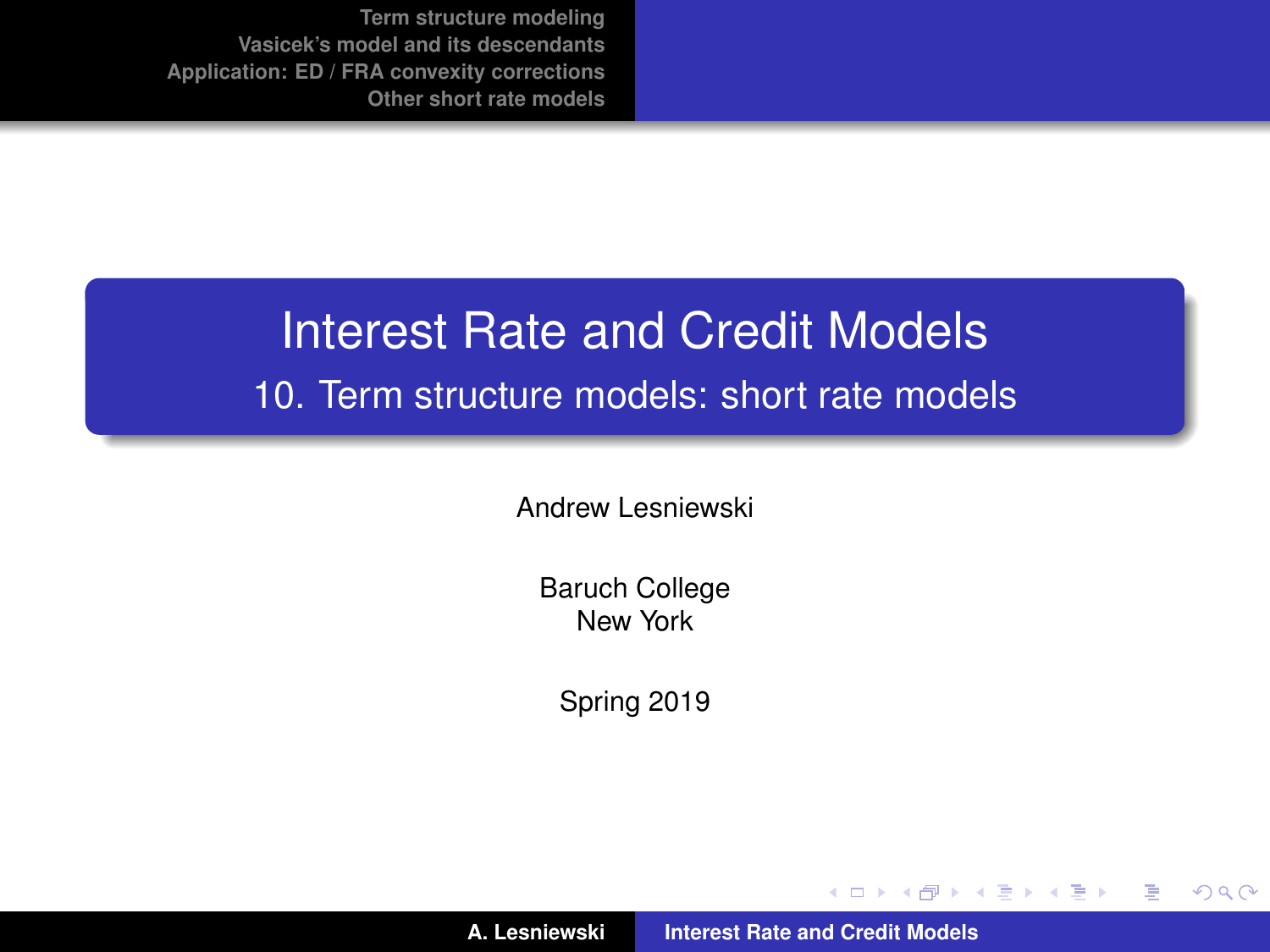# **Outline**



#### **1** [Term structure modeling](#page-2-0)



**2** [Vasicek's model and its descendants](#page-6-0)





**A. Lesniewski [Interest Rate and Credit Models](#page-0-0)**

(ロトス個) (運) (運)

 $2Q$ 

重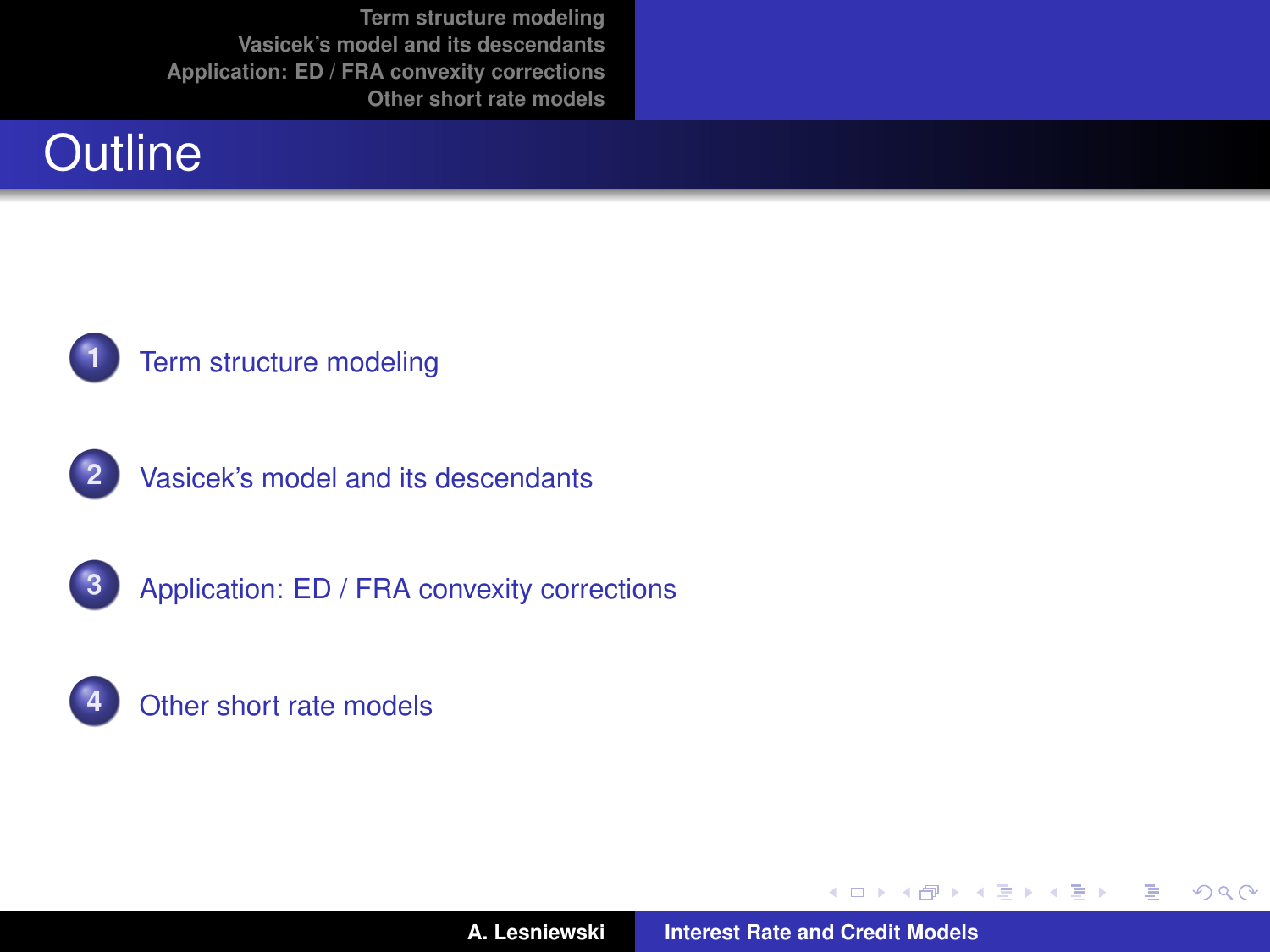# Term structure modeling

- The real challenge in modeling interest rates is the existence of a term structure of interest rates embodied in the shape of the forward curve.
- Fixed income instruments typically depend on a segment of the forward curve rather than a single point.
- **•** Pricing such instruments requires thus a model describing a stochastic time evolution of the entire forward curve.
- There exists a large number of term structure models based on different choices of state variables parameterizing the curve, number of dynamic factors, volatility smile characteristics, etc.

<span id="page-2-0"></span> $\left\{ \begin{array}{ccc} 1 & 0 & 0 \\ 0 & 1 & 0 \end{array} \right.$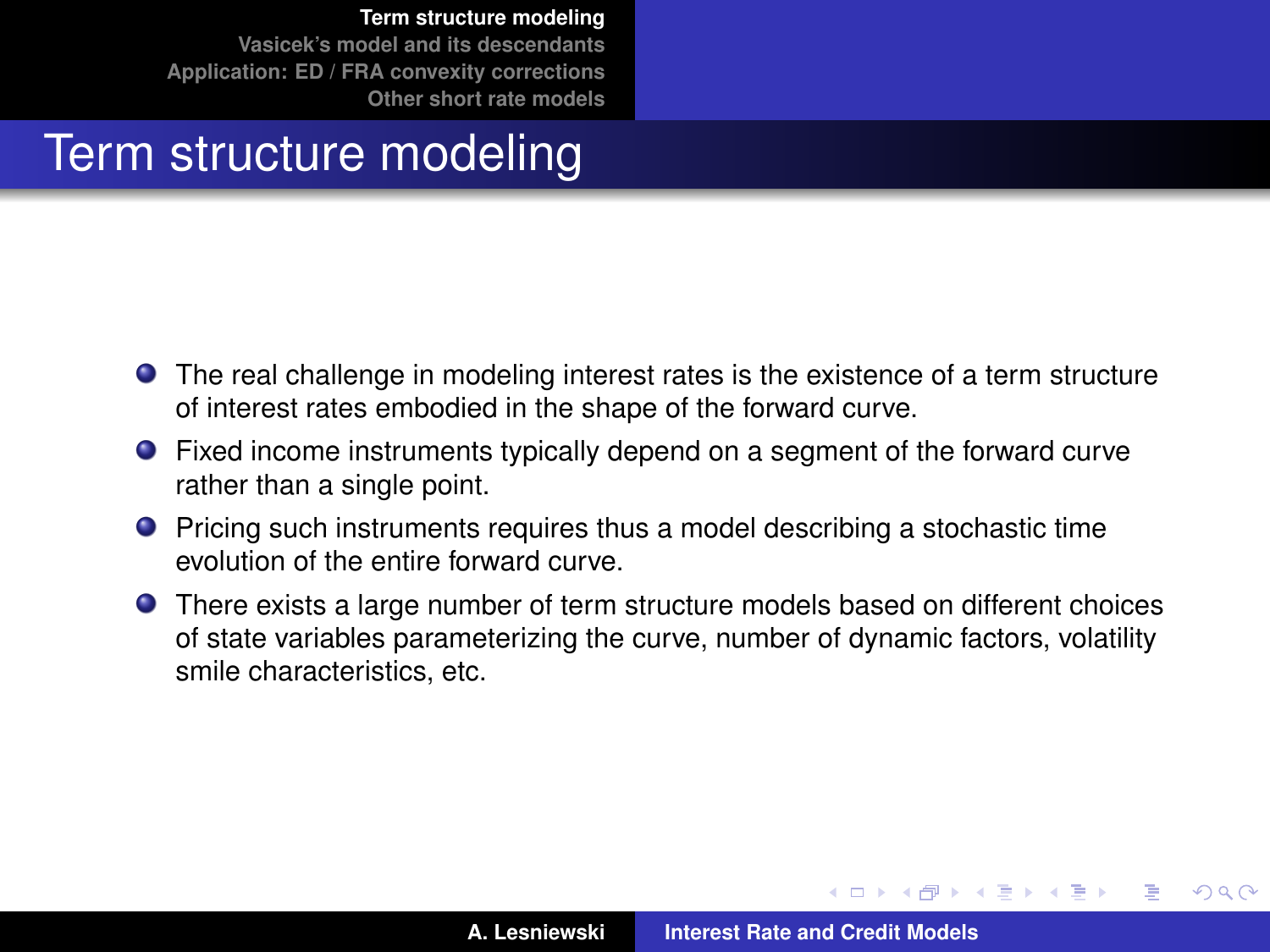# Term structure modeling

- Time permits us to discuss term structure modeling only in its crudest outline, and we focus on two approaches.
- *Short rate models*, in which the stochastic state variable is taken to be the instantaneous forward rate. Historically, these were the earliest successful term structure models.
- We shall focus on a tractable Gaussian model, namely Vasicek's model and its descendants
- *LIBOR market model*, in which the stochastic state variable is the entire forward curve represented and as a collection of benchmark LIBOR forward rates.
- These, more recently developed, models are descendants of the HJM model and have been popular among practitioners.

 $\left\{ \begin{array}{ccc} 1 & 0 & 0 \\ 0 & 1 & 0 \end{array} \right.$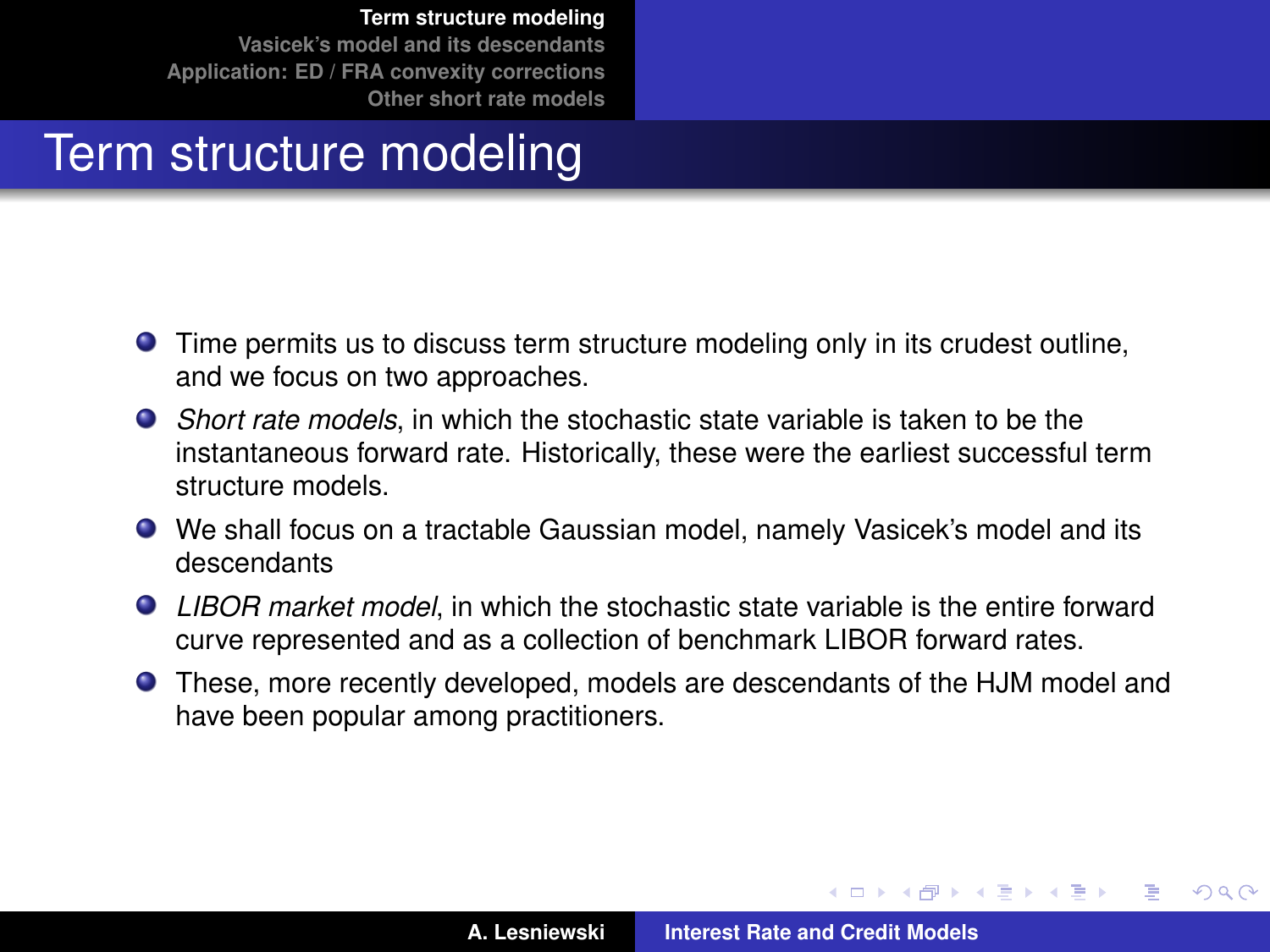# Term structure modeling

- Short rates models use the instantaneous spot rate *r* (*t*) as the basic state variable.
- $\bullet$  In the LIBOR / OIS framework, the short rate is defined as  $r(t) = f(t, t)$ , where *f* (*t*, *s*) denotes the instantaneous discount (OIS) rate, as explained in Lecture Notes #1.
- The stochastic dynamics of the short rate *r* (*t*) is driven by a number of random factors, usually one, two, or three, which are modeled as Brownian motions.
- Depending on the number of these stochastic drivers, we refer to the model as one-, two- or three-factor.
- The stochastic differential equations specifying the dynamics are typically stated under the spot measure.

イロメ イ部メ イヨメ イヨメー

Þ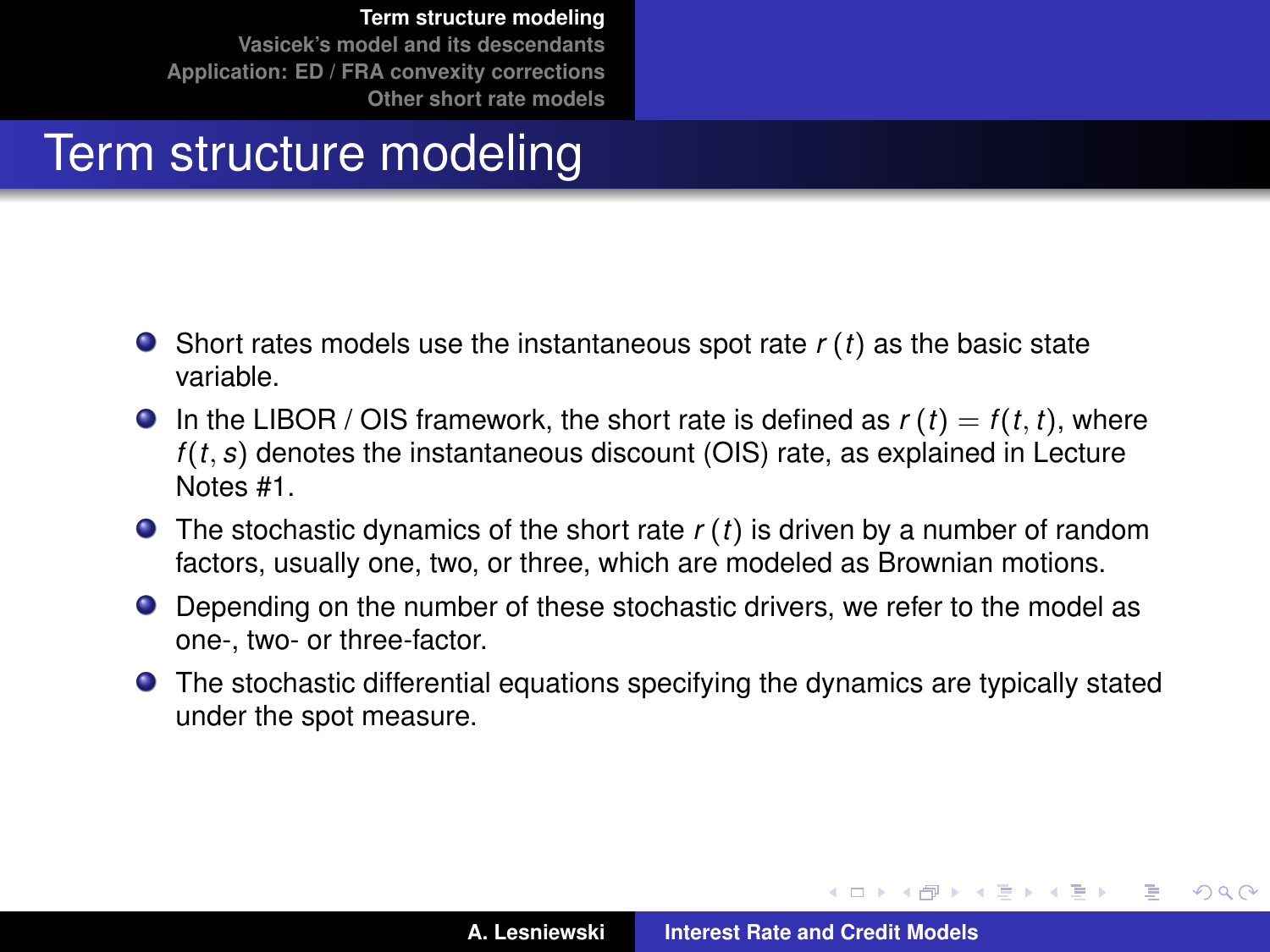# Term structure modeling

● In the one-factor case the dynamics has the form

<span id="page-5-0"></span>
$$
dr(t) = \mu(t, r(t))dt + \sigma(t, r(t))dW(t), \qquad (1)
$$

where *A* and *B* are suitably chosen drift and diffusion coefficients, and *W* is the Brownian motion driving the process.

- $\bullet$  Various choices of the coefficients  $\mu$  and  $\sigma$  lead to different dynamics of the instantaneous rate. You should consult the literature cited at the end of these notes for a complete catalog of choices available in the repertoire.
- We shall focus on the Vasicek model and its descendant, the Hull-White model.
- In a *multi-factor model* the rate *r* (*t*) is represented as the sum of deterministic component and several stochastic components, each of which describes the evolution of a stochastic factor.
- The factors are specified so that the combined dynamics captures closely observed interest rate curve behavior.

 $\left\{ \begin{array}{ccc} 1 & 0 & 0 \\ 0 & 1 & 0 \end{array} \right.$ 

Þ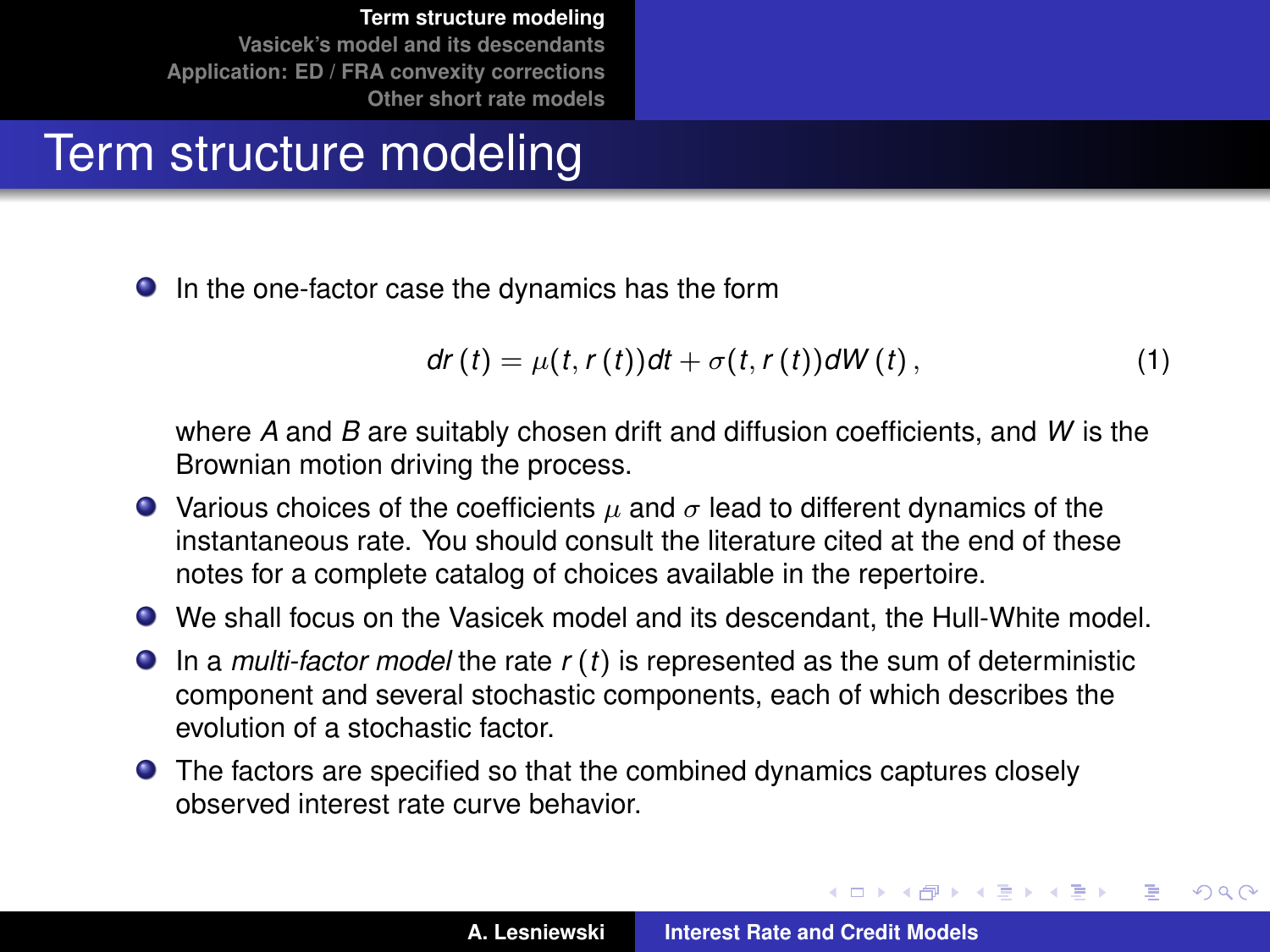# Modeling mean reversion of rates

- The simplest term structure model of any practical significance is *Vasicek's model*.
- $\bullet$  Under the spot measure  $Q_0$ , its dynamics is given by:

$$
dr(t) = \lambda (\mu - r(t)) dt + \sigma dW(t), \qquad (2)
$$

together with the initial condition:

<span id="page-6-1"></span>
$$
r(0)=r_0.\t\t(3)
$$

イロメ イ部メ イヨメ イヨメー

 $QQQ$ 

<span id="page-6-0"></span>重

Originally, this process has been studied in the physics literature, and is known as the *Ornstein - Uhlenbeck process*.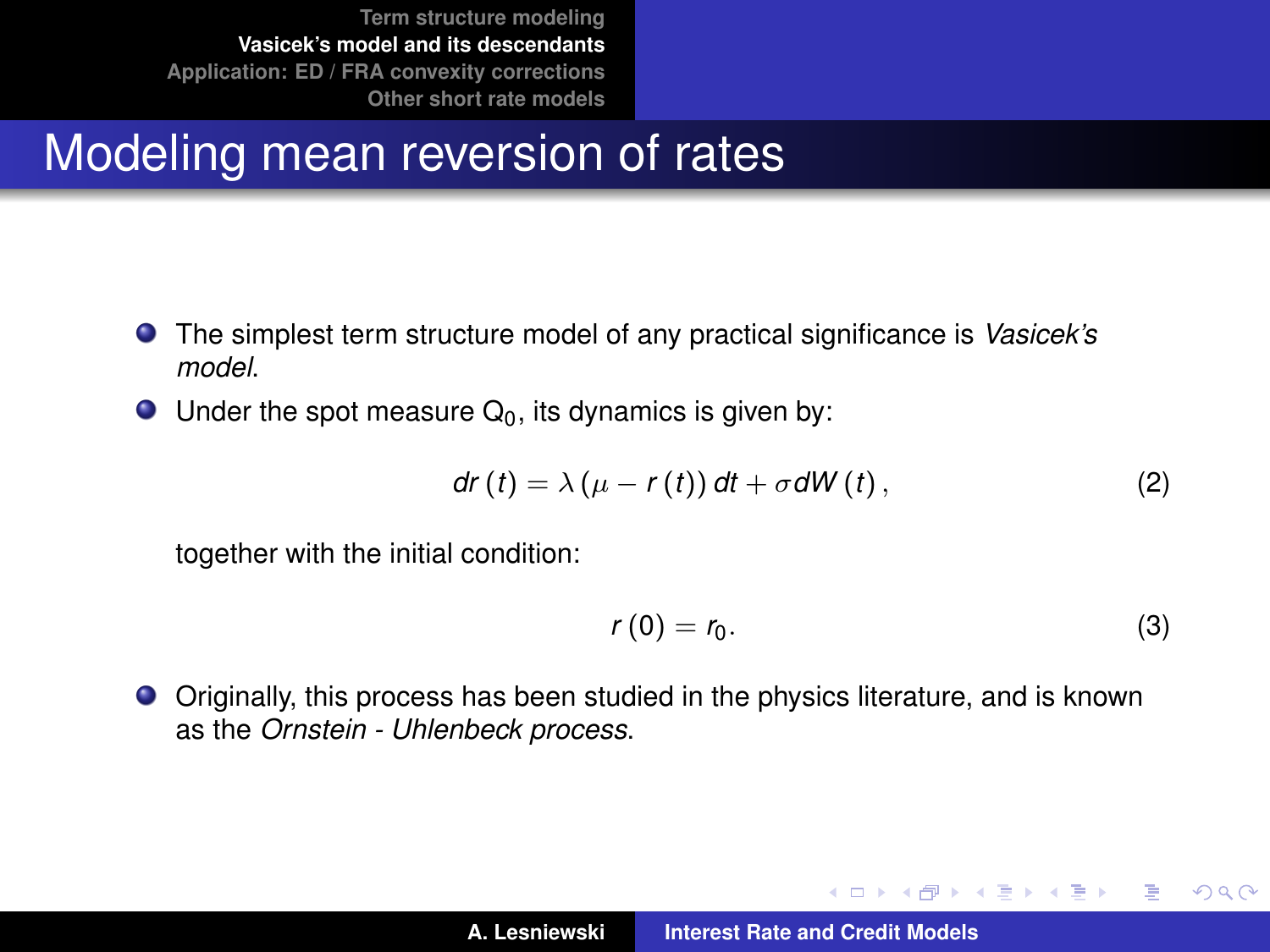# Modeling mean reversion of rates

- A special feature of Vasicek's model is that the stochastic differential equation [\(2\)](#page-6-1) has a closed form solution.
- In order to find it we utilize the method of variations of constants.
- $\bullet$ The homogeneous equation

$$
dr(t) = -\lambda r(t) dt
$$

has the obvious solution:

<span id="page-7-0"></span>
$$
r(t) = Ce^{-\lambda t}, \tag{4}
$$

イロメ イ部メ イヨメ イヨメー

重

 $QQQ$ 

with *C* an arbitrary constant.

We seek a particular solution to the inhomogeneous equation in the form of [\(4\)](#page-7-0) with the constant *C* replaced by an unknown function  $\psi(t)$ ,

$$
r_1(t)=\psi(t) e^{-\lambda t}.
$$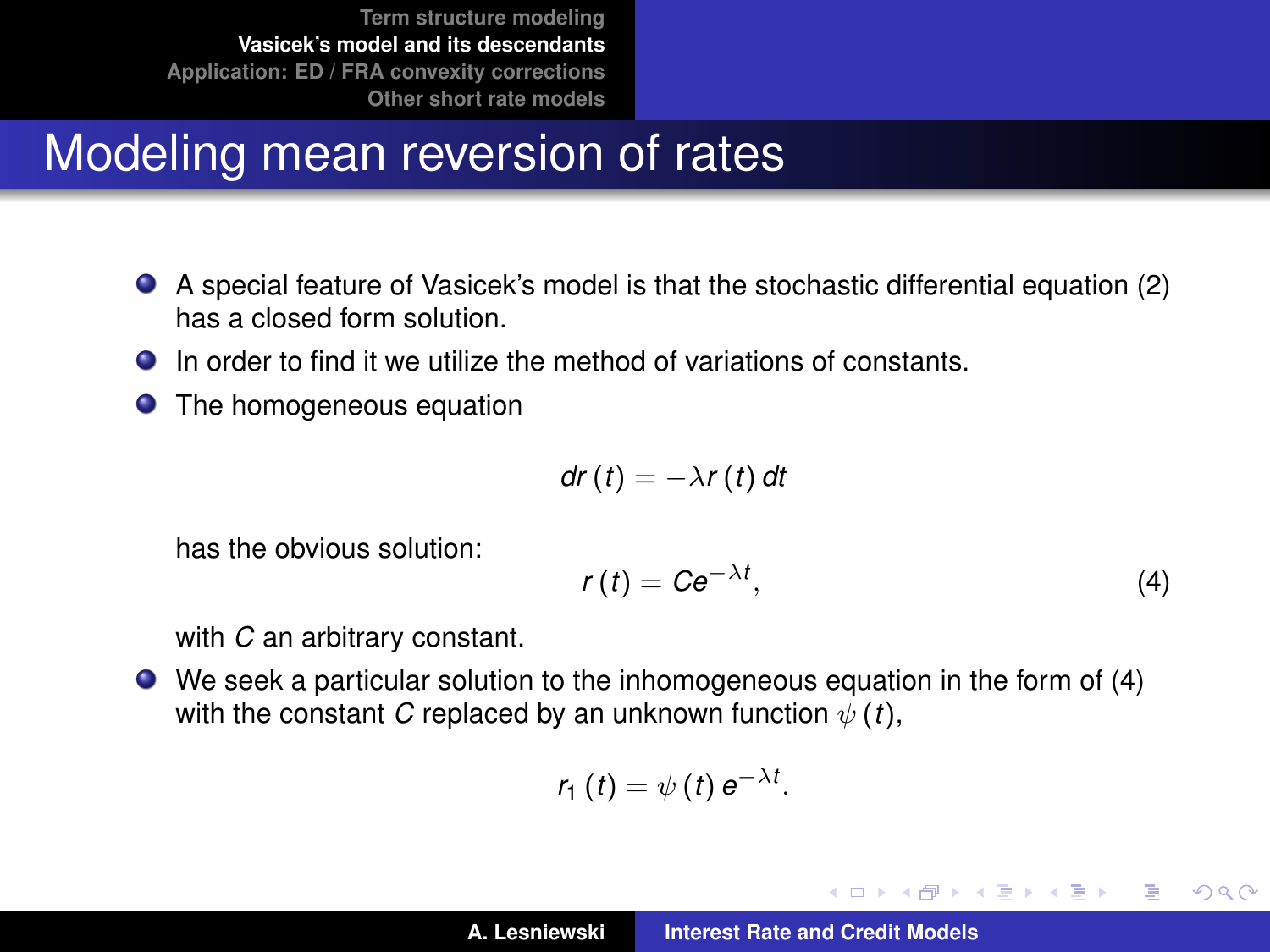# Modeling mean reversion of rates

 $\bullet$  We find readily that  $\psi(t)$  has to satisfy the ordinary differential equation:

$$
d\psi(t) = \lambda \mu e^{\lambda t} dt + \sigma e^{\lambda t} dW(t).
$$

 $\bullet$ Consequently,

$$
\psi(t) = \mu e^{\lambda t} + \sigma \int_0^t e^{\lambda s} dW(s).
$$

**O** The solution to our problem is the sum of the solution [\(4\)](#page-7-0) with  $C = r_0 - \mu$  (in order to enforce the initial condition) and the particular solution  $r_1$  (*t*):

$$
r(t) = r_0 e^{-\lambda t} + \mu \left(1 - e^{-\lambda t}\right) + \sigma \int_0^t e^{-\lambda (t-s)} dW(s).
$$
 (5)

イロメ イ部メ イ君メ イ君メー

重  $2Q$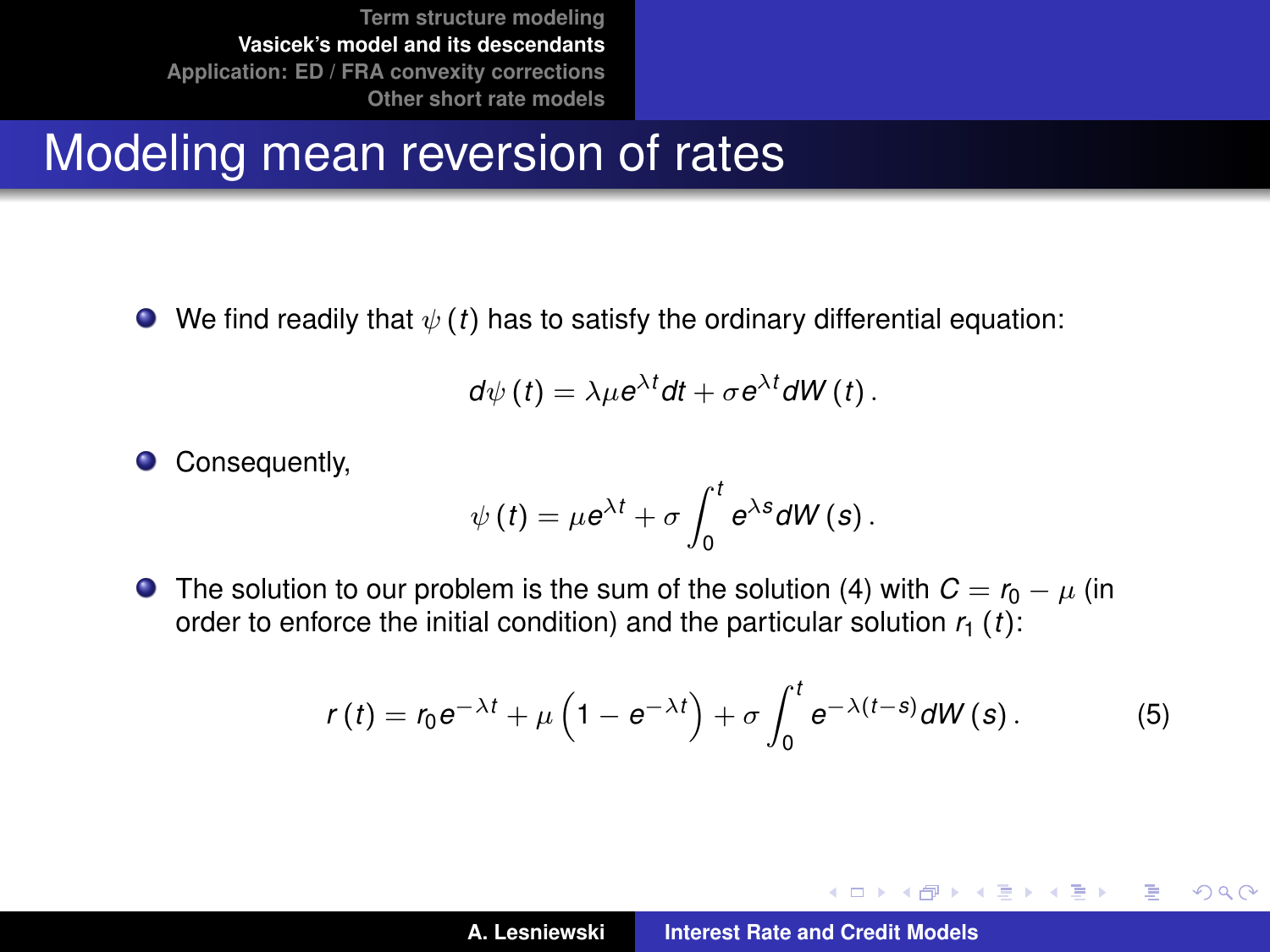# Modeling mean reversion of rates

To understand better the meaning of this solution, we note that the expected value of the instantaneous rate *r* (*t*) is

$$
E^{Q_0}[r(t)] = r_0 e^{-\lambda t} + \mu(1 - e^{-\lambda t}).
$$
 (6)

イロメ イ部メ イ君メ イ君メー

Þ

• Its variance is  

$$
Var[r(t)] = \frac{\sigma^2}{2\lambda}(1 - e^{-2\lambda t}).
$$
 (7)

- **O** This means that, on the average, as  $t \to \infty$ ,  $X(t)$  tends to  $\mu$ , and this limit is approached exponentially fast. This property is referred to as *mean reversion* of the short rate.
- **The rate of mean reversion is equal to**  $\lambda$ **, and the time scale**  $\tau$  **on which it takes** place is given by the inverse of  $\lambda$ ,  $\tau = 1/\lambda$ .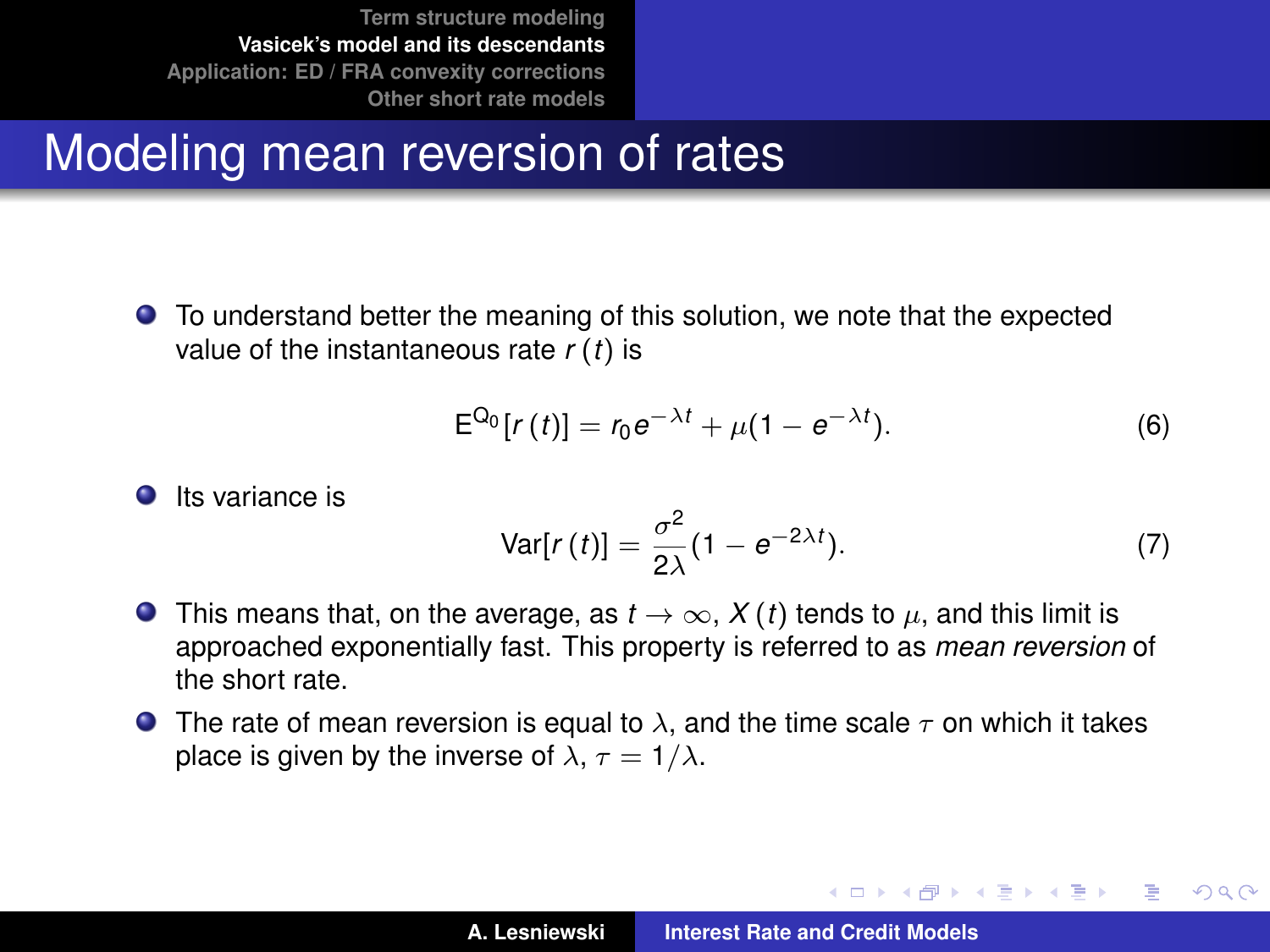# Modeling mean reversion of rates

- **•** Random fluctuations interfering with the mean reversion are of the order of Haridom nucluation<br>magnitude  $\sigma/\sqrt{2\lambda}$ .
- **O** This tends to zero, as  $\lambda \to \infty$ , and thus strongly mean reverting processes are characterized by low volatility.
- Elegant and simple as it is, the Vasicek model has a number of serious shortcomings:
	- (i) It is impossible to fit the entire forward curve as the initial condition.
	- (ii) There is one volatility parameter only available for calibration (two, if you count the mean reversion rate). That makes fitting the volatility structure virtually impossible.
	- (iii) The model is *one-factor*, meaning that there is only one stochastic driver of the process.
	- (iv) With non-zero probability, rates may become negative (typically, this probability is fairly low).

イロメ イ部メ イヨメ イヨメー

 $QQ$ 

Þ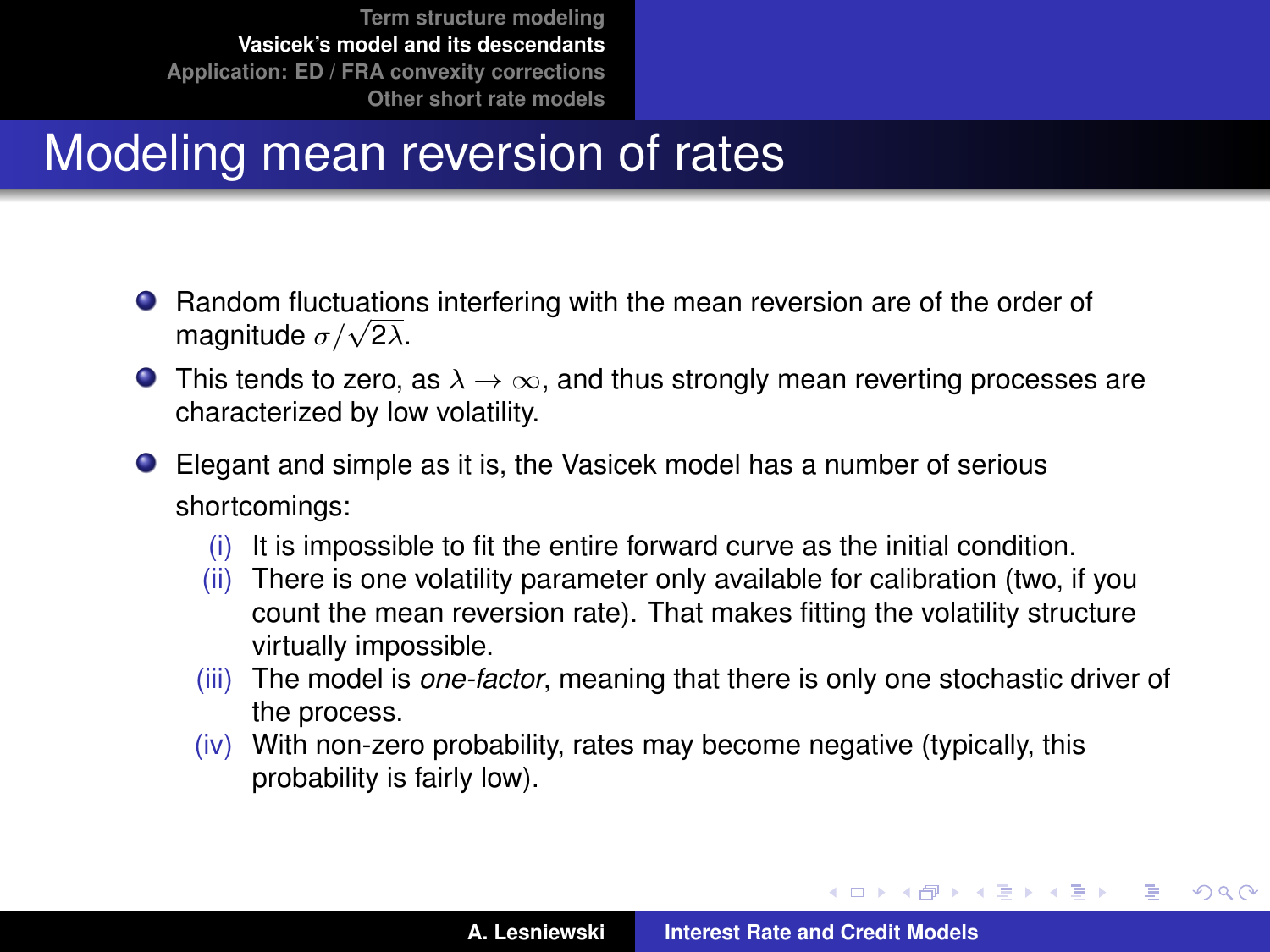# One-factor Hull-White model

- Some of these shortcomings can be easily overcome by means of a slight extension of the model.
- A suitable generalization of the Ornstein-Uhlenbeck process [\(2\)](#page-6-1) is a process which mean reverts to a time dependent level  $\mu(t)$  rather than a constant  $\mu$ .
- Such a process is given by

$$
dr(t) = \left(\frac{d\mu(t)}{dt} + \lambda\left(\mu(t) - r(t)\right)\right)dt + \sigma(t) dW(t), \qquad (8)
$$

where we have also allowed  $\sigma$  to be a function of time.

イロメ イ部メ イヨメ イヨメー

 $QQ$ 

<span id="page-11-0"></span>Þ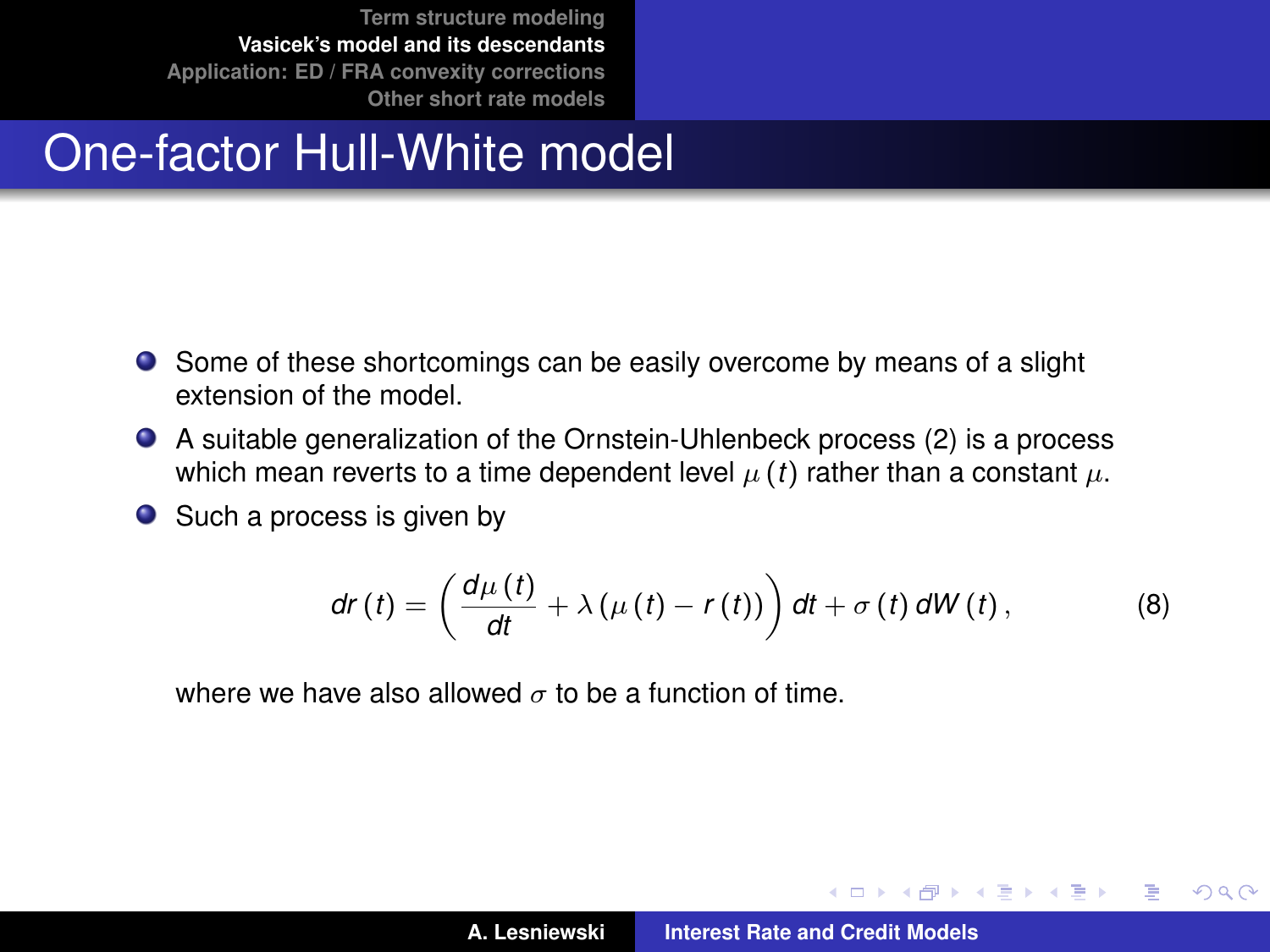# One-factor Hull-White model

- **The presence of the time derivative of**  $\mu(t)$  **in the drift is somewhat surprising.**
- However, solving [\(8\)](#page-11-0) (using again the method of variation of constants) yields

$$
r(t) = r_0 e^{-\lambda t} + \mu(t) - \mu(0) e^{-\lambda t} + \int_0^t e^{-\lambda(t-u)} \sigma(u) dW(u), \qquad (9)
$$

and thus

$$
E^{Q_0}[r(t)] = r_0 e^{-\lambda t} + \mu(t) - e^{-\lambda t} \mu(0), \qquad (10)
$$

$$
\text{Var}\left[r\left(t\right)\right] = \int_0^t e^{-2\lambda(t-u)} \sigma\left(u\right)^2 du. \tag{11}
$$

イロト イ部 トイミト イヨト

 $299$ 

<span id="page-12-0"></span>重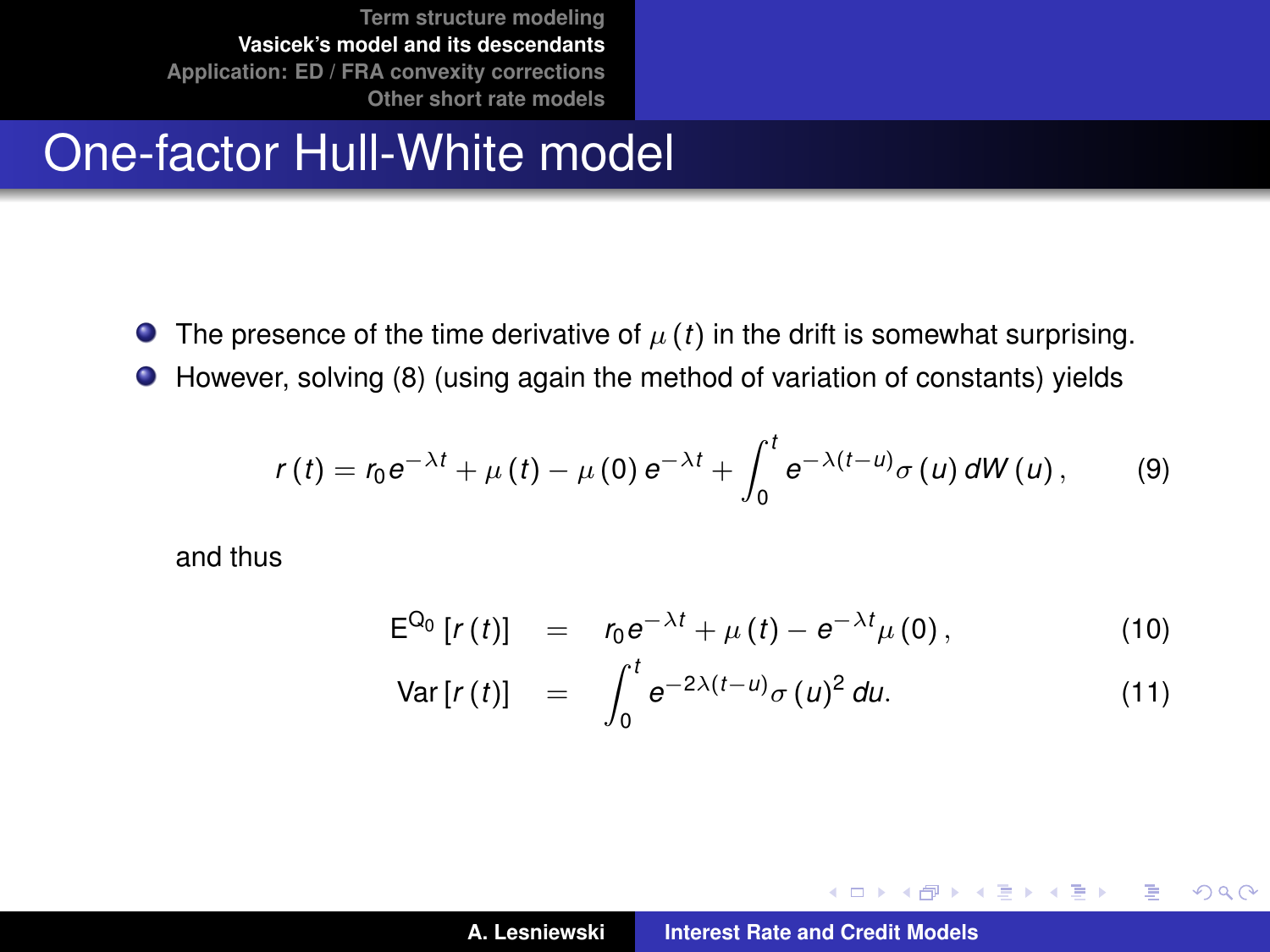# One-factor Hull-White model

- $\bullet$  That shows that  $E[r(t)] \mu(t) \rightarrow 0$ , as  $t \rightarrow \infty$ .
- $\bullet$  Note that [\(9\)](#page-12-0) implies that

$$
r(t) = r(s) e^{-\lambda(t-s)} + \mu(t) - \mu(s) e^{-\lambda(t-s)} + \int_s^t e^{-\lambda(t-u)} \sigma(u) dW(u), \quad (12)
$$

for any  $s < t$ .

We shall use this fact in the following.

イロメ イ部メ イヨメ イヨメー

 $299$ 

<span id="page-13-0"></span>重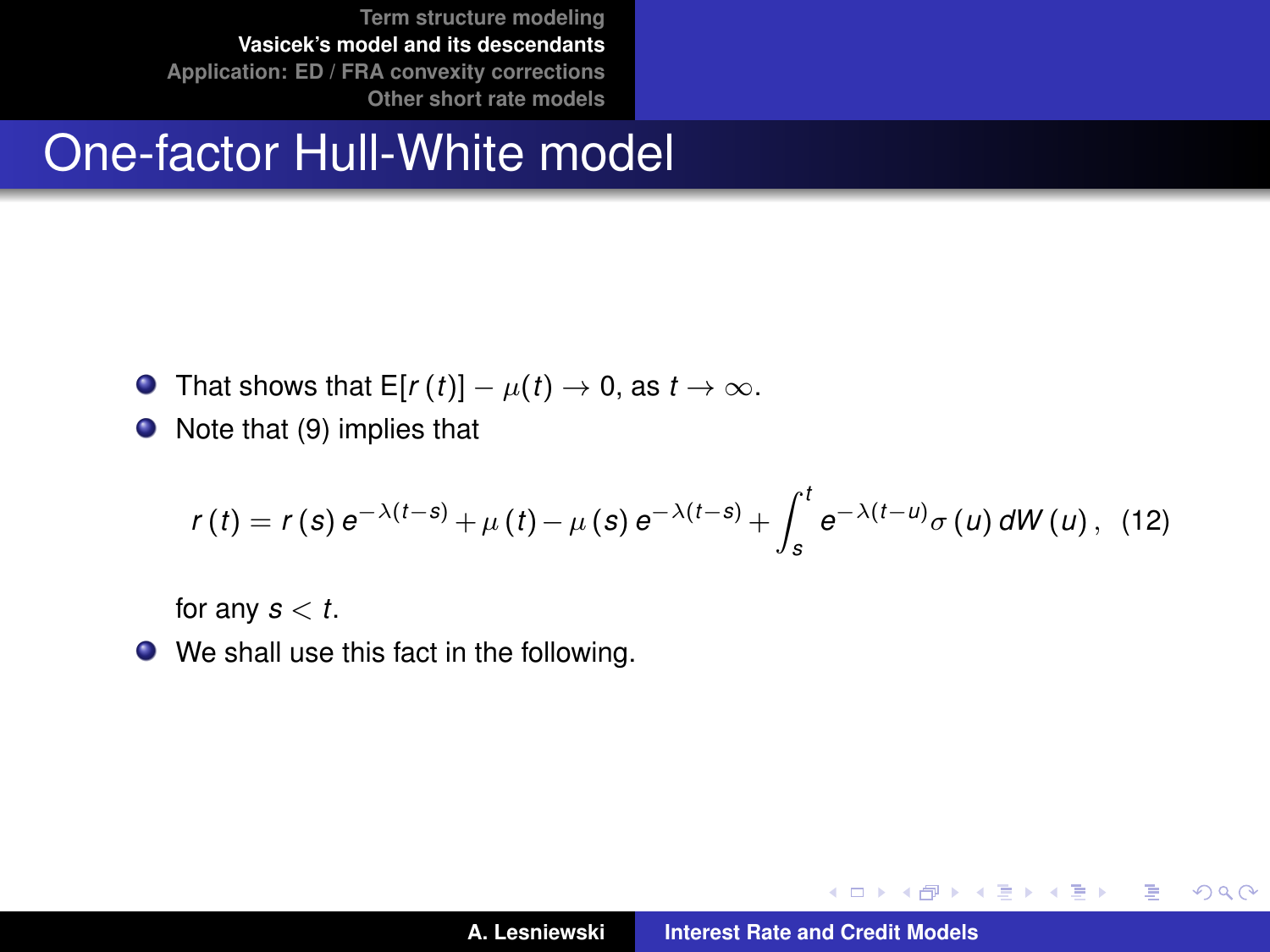# One-factor Hull-White model

 $\bullet$  Let us now choose  $\mu(t)$  so that  $\mu(0) = r_0$ . We denote  $r_0(t) = \mu(t)$ , the current short rate, and write

$$
dr(t) = \left(\frac{dr_0(t)}{dt} + \lambda (r_0(t) - r(t))\right) dt + \sigma(t) dW(t).
$$
 (13)

This process is called the *extended Vasicek* (or *Hull-White*) model.

 $\bullet$  We will show later how to choose  $r_0(t)$ .

**•** From [\(12\)](#page-13-0),

$$
r(t) = r_0(t) + e^{-\lambda(t-s)} (r(s) - r_0(s)) + \int_s^t e^{-\lambda(t-u)} \sigma(u) dW(u), \qquad (14)
$$

and so the instantaneous rate is represented as a contribution from the current rate plus a random perturbation.

イロメ イ団メ イヨメ イヨメー

<span id="page-14-0"></span>重

 $298$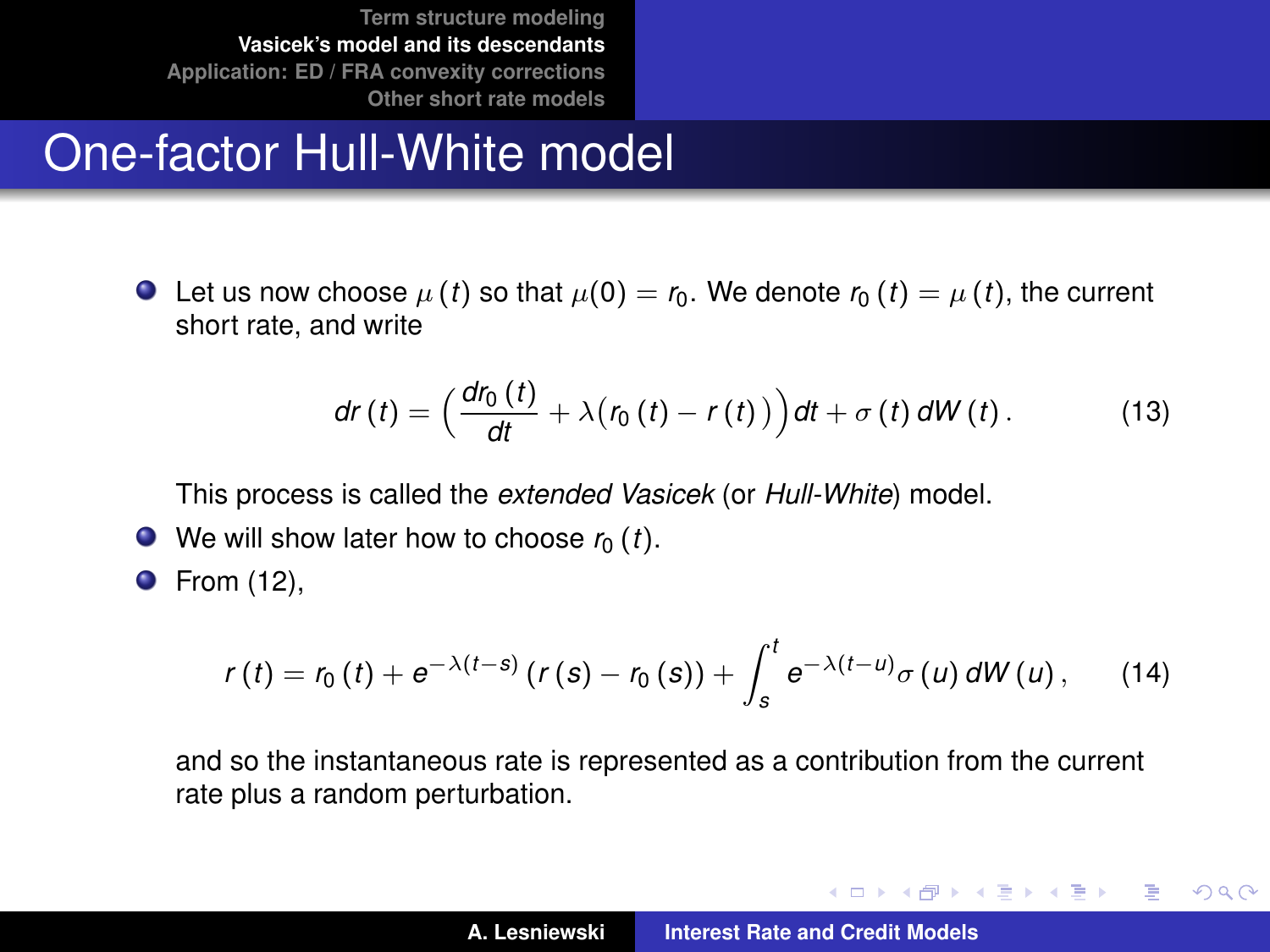# One-factor Hull-White model

This representation of *r* (*t*) implies that

$$
\mathsf{E}_s^{\mathsf{Q}_0}\left[r\left(t\right)\right] = r_0\left(t\right) + e^{-\lambda\left(t-s\right)}\left(r\left(s\right) - r_0\left(s\right)\right). \tag{15}
$$

In particular, choosing  $s = 0$  in [\(14\)](#page-14-0) we obtain

$$
r(t) = r_0(t) + \int_0^t e^{-\lambda(t-u)} \sigma(u) dW(u).
$$
 (16)

 $\bullet$  The instantaneous 3 month LIBOR rate  $r_{3ML}$  (*t*) is given by

$$
r_{3ML}(t)=r(t)+b(t), \qquad (17)
$$

イロメ イ団メ イヨメ イヨメー

重  $2Q$ 

where *b* (*t*) is the basis between the instantaneous LIBOR and OIS rates.

As usual, for simplicity of exposition we assume that the basis curve is given by a deterministic function rather than a stochastic process.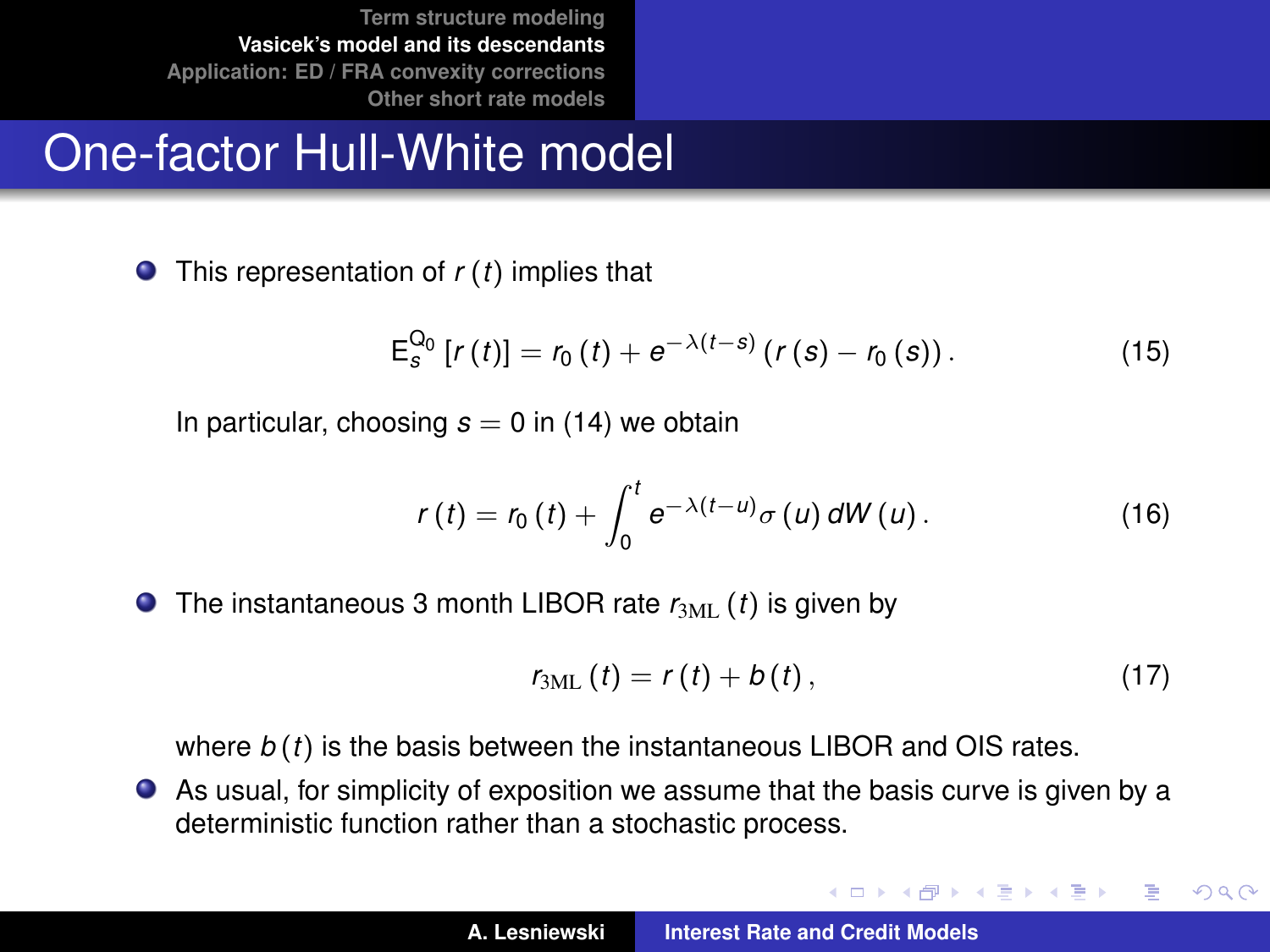# Two-factor Hull-White model

- In the two-factor Hull-White model, the instantaneous rate is represented as the sum of
	- (i) the current rate  $r_0(t)$ , and
	- (ii) two stochastic state variables  $r_1$  (*t*) and  $r_2$  (*t*).
- **O** In other words,  $r(t) = r_0(t) + r_1(t) + r_2(t)$ .
- $\bullet$  A natural interpretation of these variables is that  $r_1$  (*t*) controls the levels of the rates, while  $r<sub>2</sub>(t)$  controls the steepness of the forward curve.

イロメ イ部メ イヨメ イヨメー

Þ

 $298$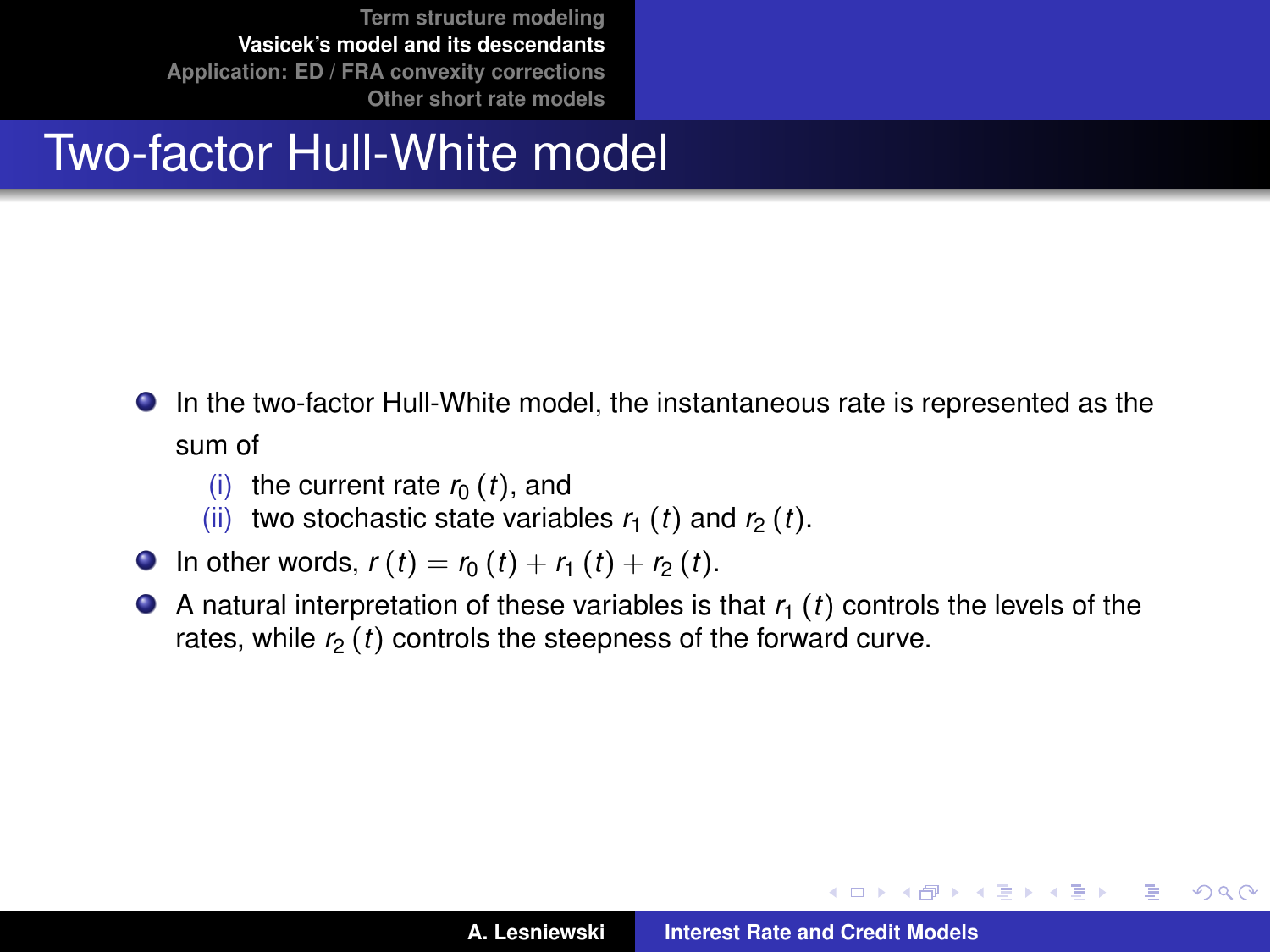# Two-factor Hull-White model

● We assume the stochastic dynamics:

$$
dr_{1} (t) = -\lambda_{1} r_{1} (t) dt + \sigma_{1} (t) dW_{1} (t),
$$
  
\n
$$
dr_{2} (t) = -\lambda_{2} r_{2} (t) dt + \sigma_{2} (t) dW_{2} (t),
$$
\n(18)

where  $\sigma_1$  (*t*) and  $\sigma_2$  (*t*) are the instantaneous volatilities of the state variables  $r_1$  (*t*) and  $r_2$  (*t*), respectively.

● The two Brownian motions are correlated.

$$
E\left[dW_1\left(t\right)dW_2\left(t\right)\right] = \rho \, dt. \tag{19}
$$

イロメ イ部メ イ君メ イ君メー

 $299$ 

Þ

**The correlation coefficient**  $\rho$  is typically a large negative number ( $\rho \sim -0.9$ ) reflecting the fact that steepening curve moves tend to correlate negatively with parallel moves.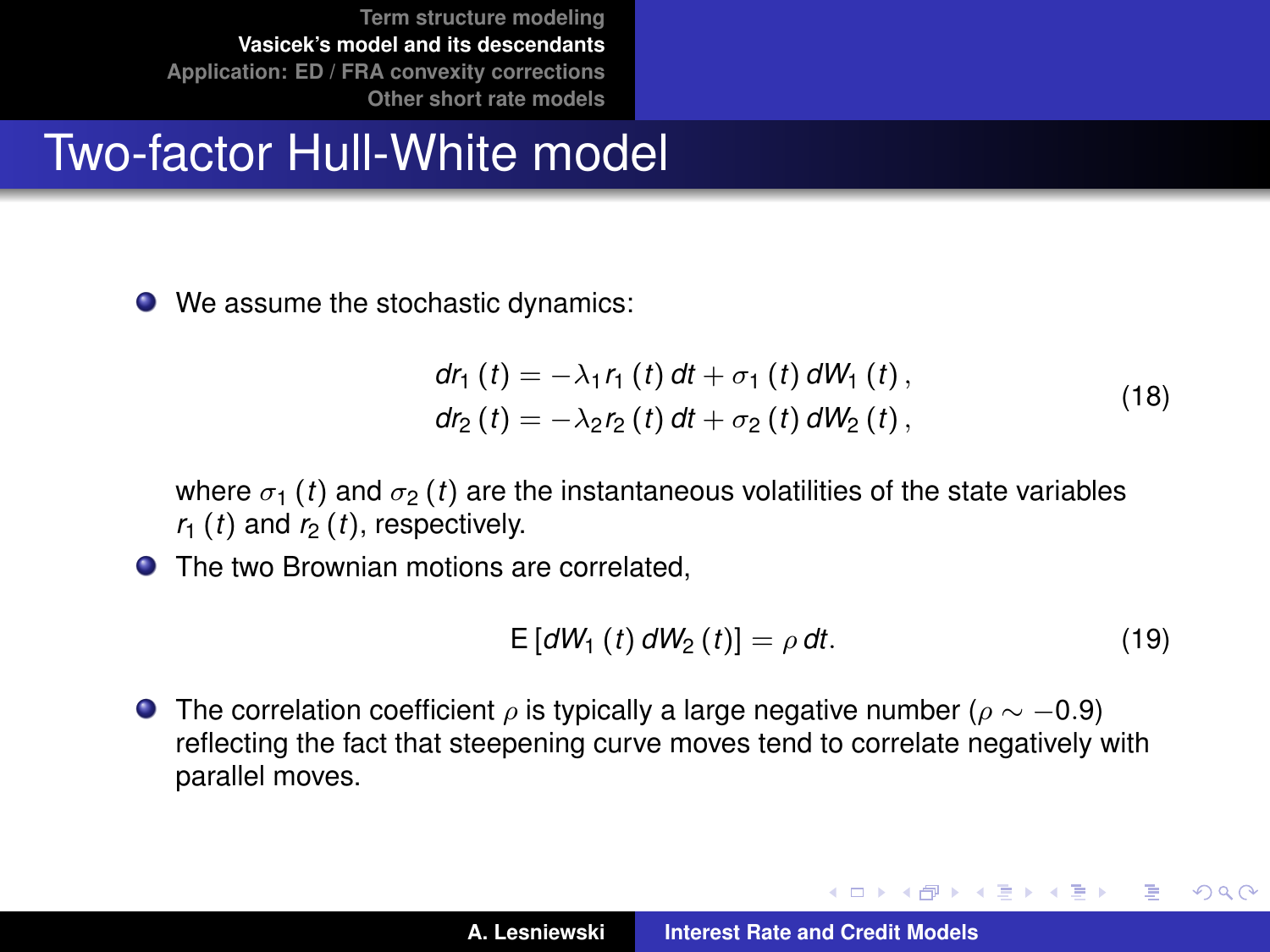# The zero coupon bond in the Hull-White model

- The key to all pricing is the ability to compute the forward price of a zero coupon bond *P* (*t*, *T*).
- $\bullet$  It is given by the expected value of the stochastic discount factor,

$$
P(t, T) = \mathsf{E}_{t}^{\mathsf{Q}_{0}} \big[ e^{-\int_{t}^{T} r(u) du} \big], \tag{20}
$$

イロメ イ部メ イヨメ イヨメー

 $QQ$ 

where the subscript  $t$  indicates conditioning on  $\mathcal{F}_t.$ 

Within the Hull-White model (and thus, as a special case, in the Vasicek model), this expected value can be computed in closed form!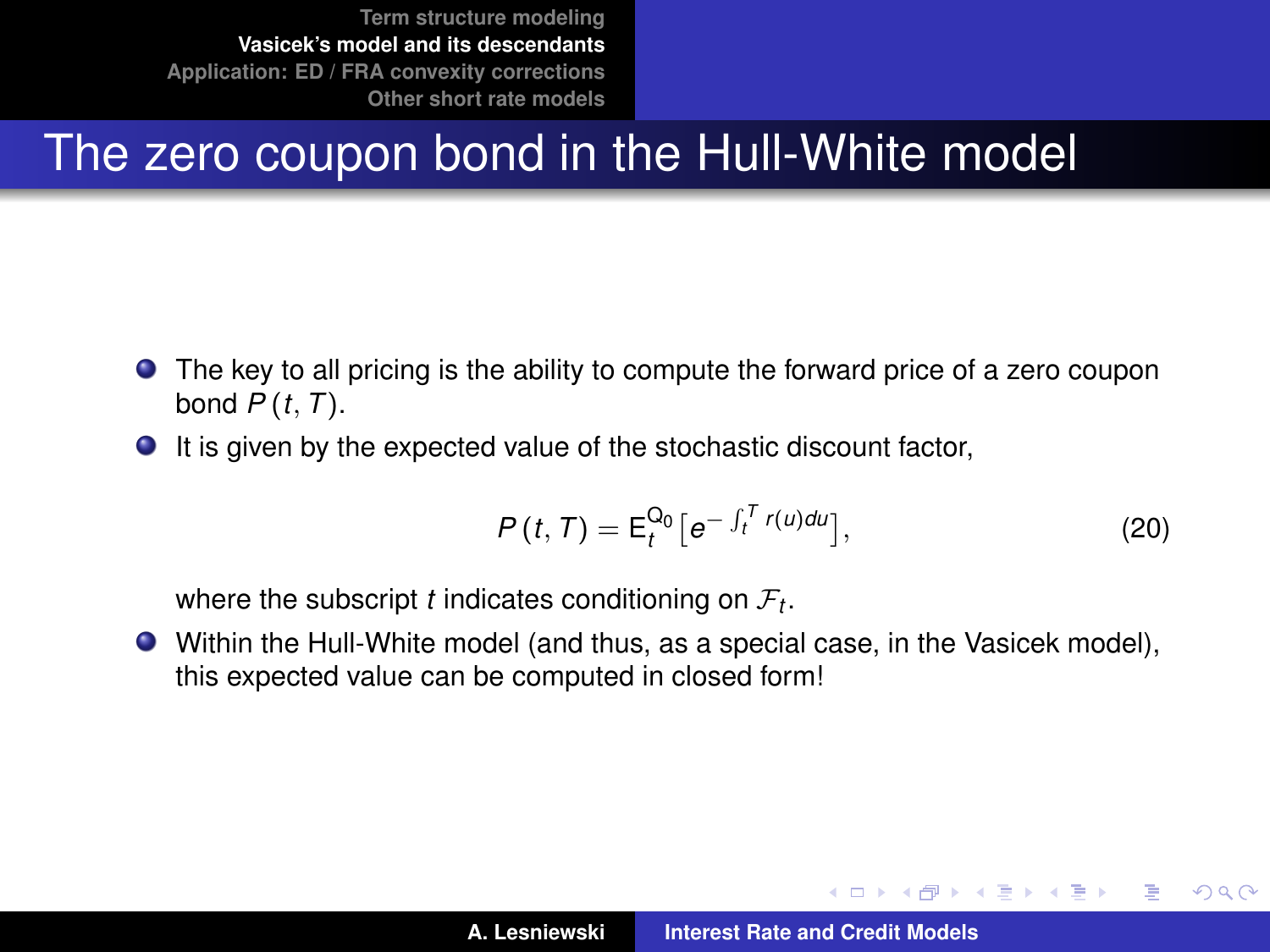### The zero coupon bond in the Hull-White model

Let us consider the one-factor case. We proceed as follows:

$$
\begin{split} \mathsf{E}_{t}^{\mathsf{Q}_{0}}\left[e^{-\int_{t}^{T}r(u)du}\right] \\ &= \mathsf{E}_{t}^{\mathsf{Q}_{0}}\left[e^{-\int_{t}^{T}\left(r_{0}(u)+e^{-\lambda(u-t)}(r(t)-r_{0}(t))+\int_{t}^{u}e^{-\lambda(u-s)}\sigma(s)dW(s)\right)du}\right] \\ &= e^{-\int_{t}^{T}r_{0}(u)du-h_{\lambda}(T-t)(r(t)-r_{0}(t))}\mathsf{E}_{t}^{\mathsf{Q}_{0}}\left[e^{-\int_{t}^{T}\int_{t}^{u}e^{-\lambda(u-s)}\sigma(s)dW(s)du}\right], \end{split}
$$

where

$$
h_{\lambda}(t)=\frac{1-e^{-\lambda t}}{\lambda}
$$

.

イロメ イ団メ イヨメ イヨメー

 $2Q$ 重

Integrating by parts we can transform the double integral in the exponent into a  $\bullet$ single integral

$$
\int_{t}^{T} \int_{t}^{u} e^{-\lambda(u-s)} \sigma(s) dW(s) du = \int_{t}^{T} h_{\lambda}(T-s) \sigma(s) dW(s).
$$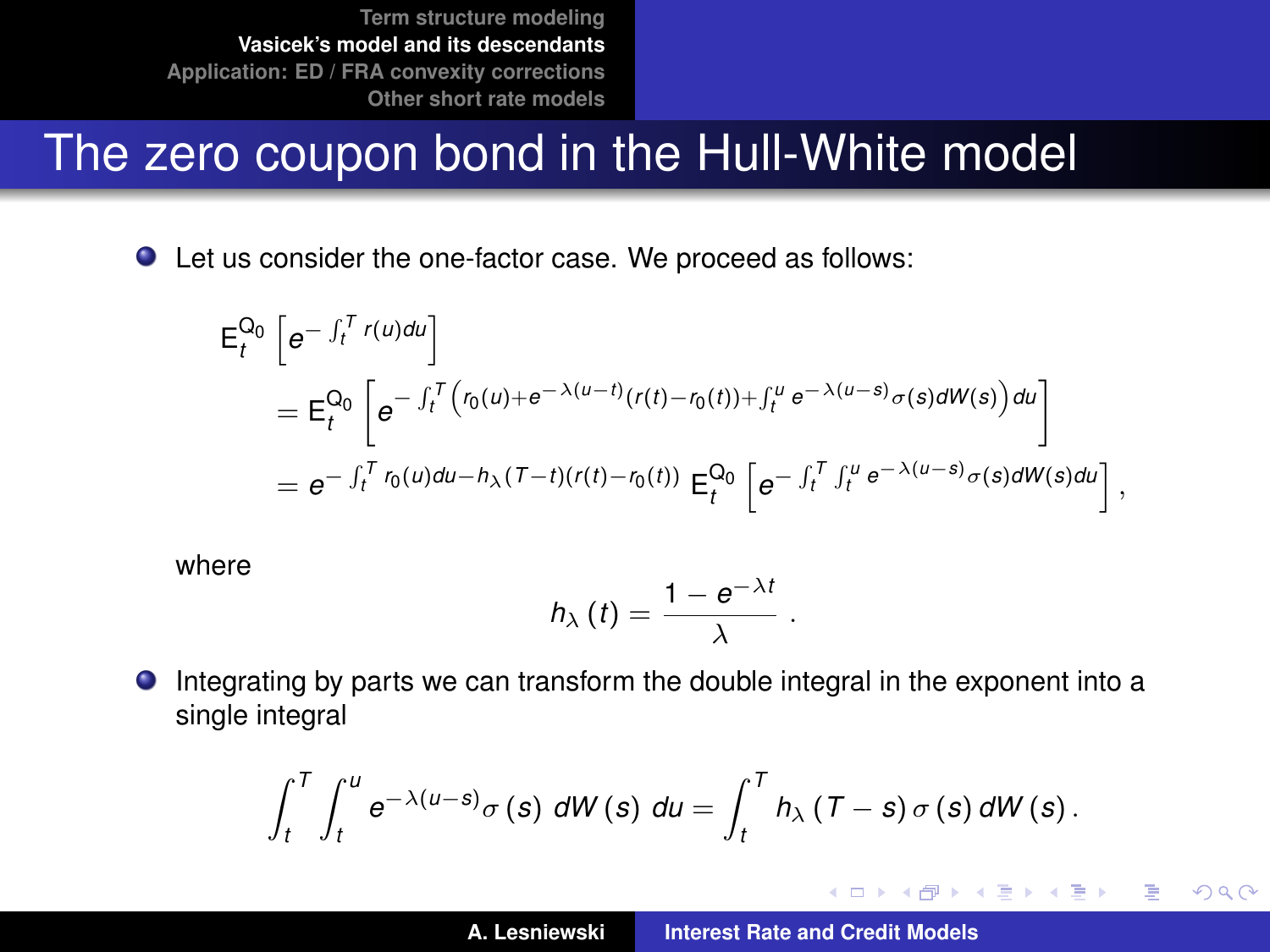# The zero coupon bond in the Hull-White model

**•** Finally, using the fact that

$$
\mathsf{E}_{t}\left[e^{\int_{t}^{T}\varphi(s)d\mathsf{W}(s)}\right]=e^{\frac{1}{2}\int_{t}^{T}\varphi(s)^{2}ds},\tag{21}
$$

we obtain the following expression for the price of a zero coupon bond:

$$
P(t,T) = A(t,T) e^{-h_{\lambda}(T-t)r(t)}.
$$
\n(22)

**O** Here

$$
A(t,T) = e^{-\int_t^T r_0(u)du + h_\lambda (T-t)r_0(t) + \frac{1}{2}\int_t^T h_\lambda (T-s)^2 \sigma(s)^2 ds}.
$$
 (23)

 $\bullet$  Note in particular that the discount factor  $P_0$  (0, *T*) has the form

$$
P_0(0, T) = P(0, T)
$$
  
=  $e^{-\int_0^T r_0(s)ds + \frac{1}{2} \int_0^T h_\lambda (T - s)^2 \sigma(s)^2 ds}$ . (24)

<span id="page-20-1"></span><span id="page-20-0"></span>イロメ イ団メ イヨメ イヨメー

 $299$ 

重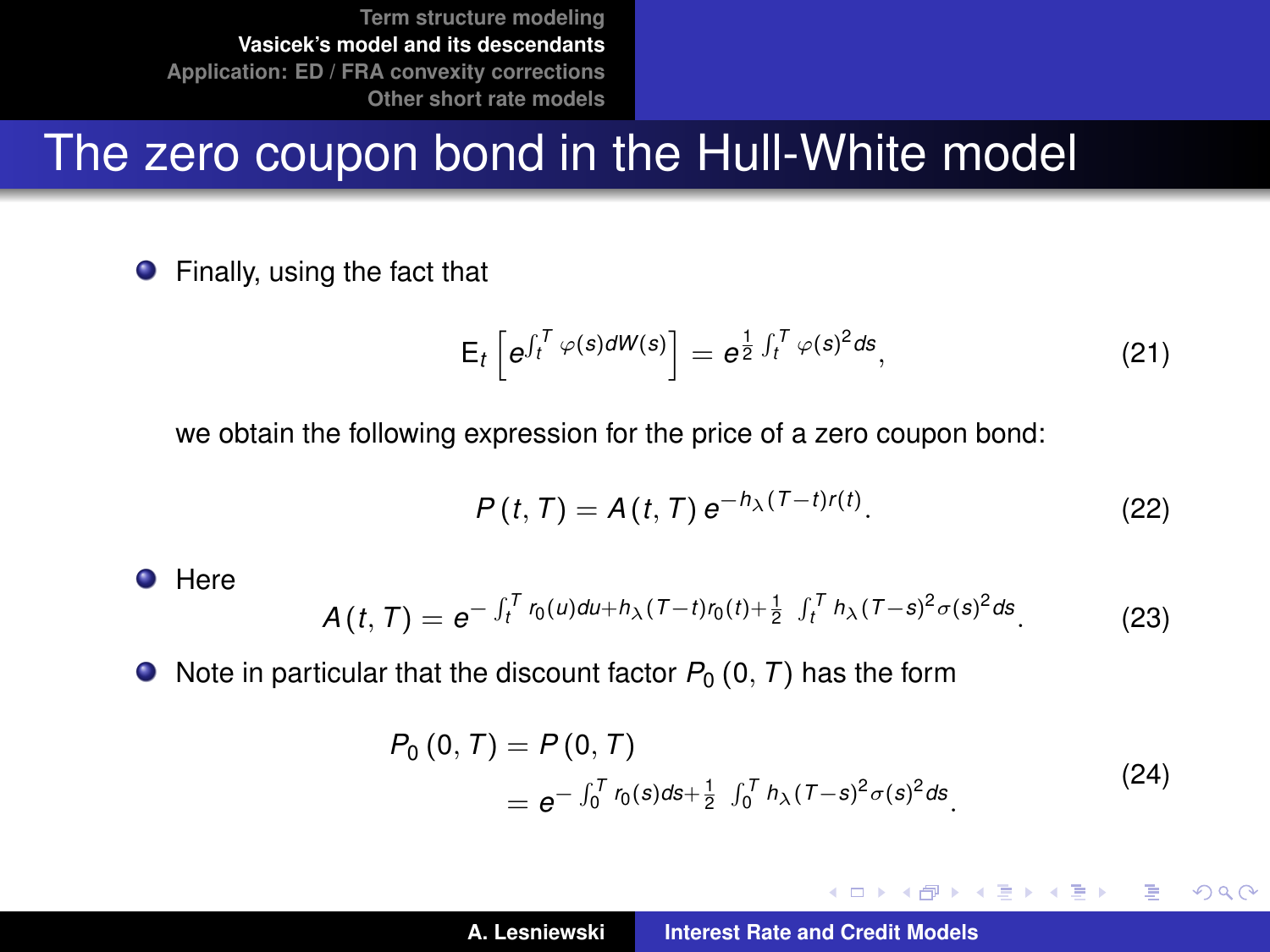# The zero coupon bond in the Hull-White model

 $\bullet$ The generalization of formula of [\(22\)](#page-20-0) to the case of the two-factor Hull-White model reads:

$$
P(t, T) = A(t, T) e^{-h_{\lambda_1}(T - t)r_1(t) - h_{\lambda_2}(T - t)r_2(t)}.
$$
 (25)

**O** Here,

$$
A(t, T) = e^{-\int_t^T r_0(u) du}
$$
  
 
$$
\times e^{\frac{1}{2} \int_t^T (h_{\lambda_1}(T-s)^2 \sigma_1(s)^2 + 2\rho h_{\lambda_1}(T-s)h_{\lambda_2}(T-s)\sigma_1(s)\sigma_2(s) + h_{\lambda_2}(T-s)^2 \sigma_2(s)^2) ds}.
$$
 (26)

イロメ イ部メ イヨメ イヨメー

 $299$ 

重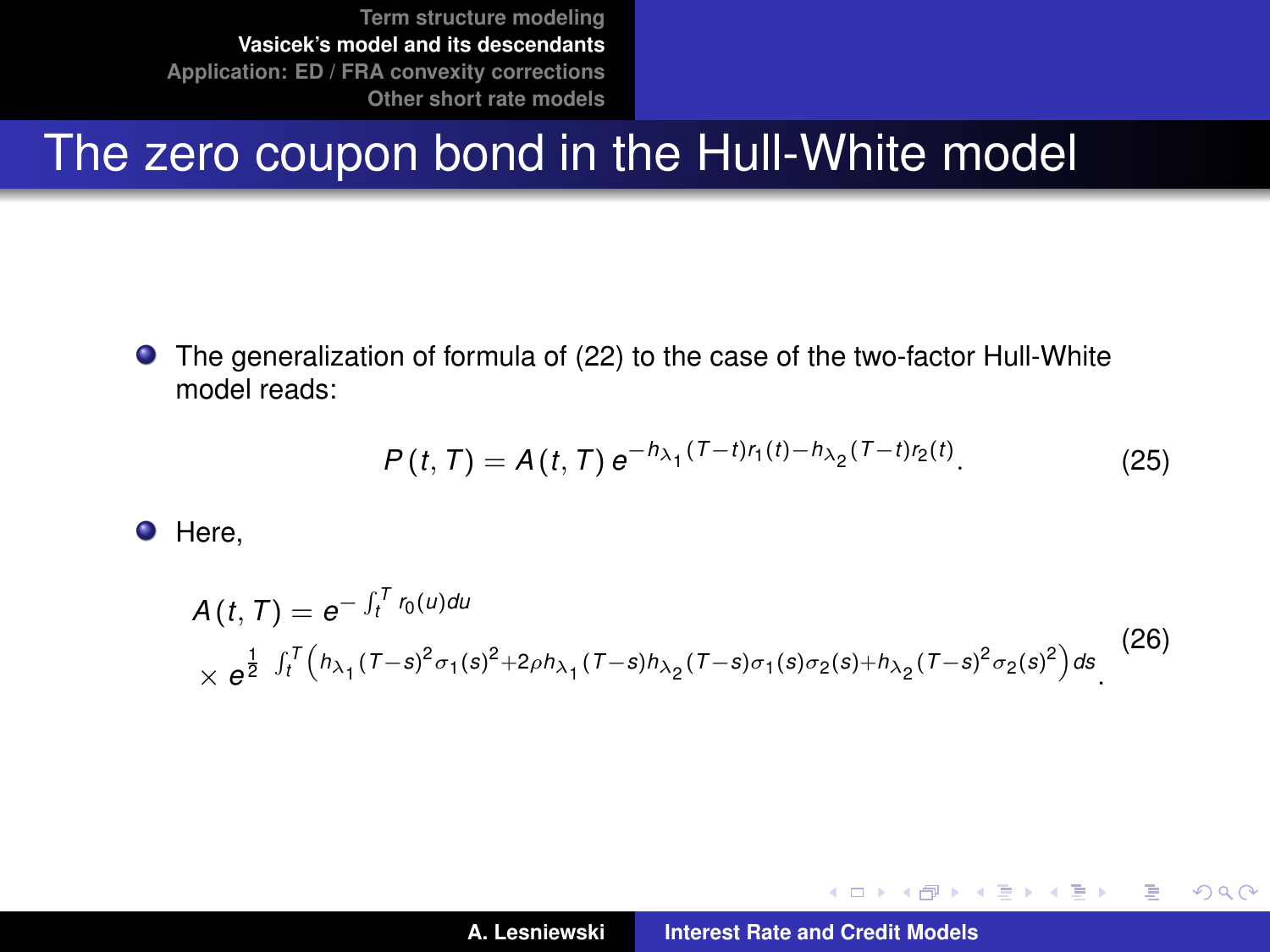### Options on a zero coupon bond

- Using the above expressions for the zero coupon bond, it is possible to derive explicit, closed form expressions for the valuation of European options on such bonds.
- The calculations are elementary, if a bit tedious, and we shall defer them to the next homework assignment.
- We focus on the one factor Hull-White model; it is straightforward to extend these calculations to the two factor model.
- Consider a call option struck at *K* and expiring at *T* on a zero coupon bond maturing at  $T_{\text{mat}} > T$ . Then, its price is equal to

$$
PV_{\text{call}} = P_0 (0, T_{\text{mat}}) N(d_+) - KP_0 (0, T) N(d_-), \qquad (27)
$$

where

$$
d_{\pm} = \frac{1}{\sigma} \log \frac{P_0(0, T_{\text{mat}})}{P_0(0, T)K} \pm \frac{\overline{\sigma}}{2},
$$
 (28)

イロメ イ部メ イヨメ イヨメー

 $QQQ$ Þ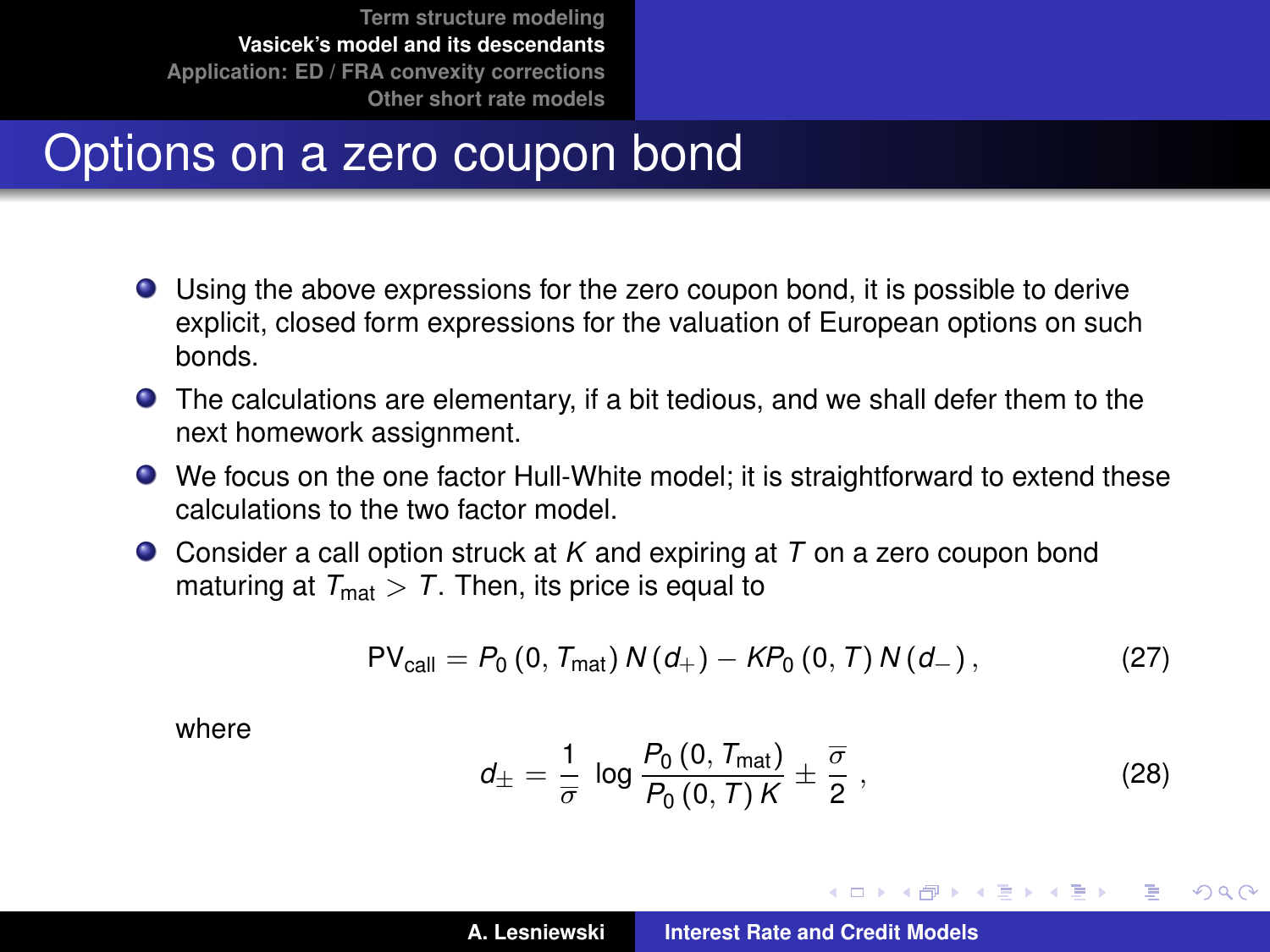#### Options on a zero coupon bond

**O** Here, as usual,

$$
\overline{\sigma} = \left( \int_0^T e^{-2\lambda (T-s)} \sigma(s)^2 ds \right)^{1/2} h_{\lambda} \left( T_{\text{mat}} - T \right). \tag{29}
$$

 $\bullet$  Similarly, the price of a put struck at *K* is given by

$$
PV_{\text{put}} = KP_0 (0, T) N(-d_-) - P_0 (0, T_{\text{mat}}) N(-d_+).
$$
 (30)

- Since floorlets and caplets can be thought of as calls and puts on FRAs, these formulas can be used as building blocks for valuation of caps and floors in the Hull-White model.
- On the other hand, from the Hull-White model point of view, swaptions are "exotic" instruments, and no closed form valuation formulas are available.

 $\left\{ \begin{array}{ccc} 1 & 0 & 0 \\ 0 & 1 & 0 \end{array} \right.$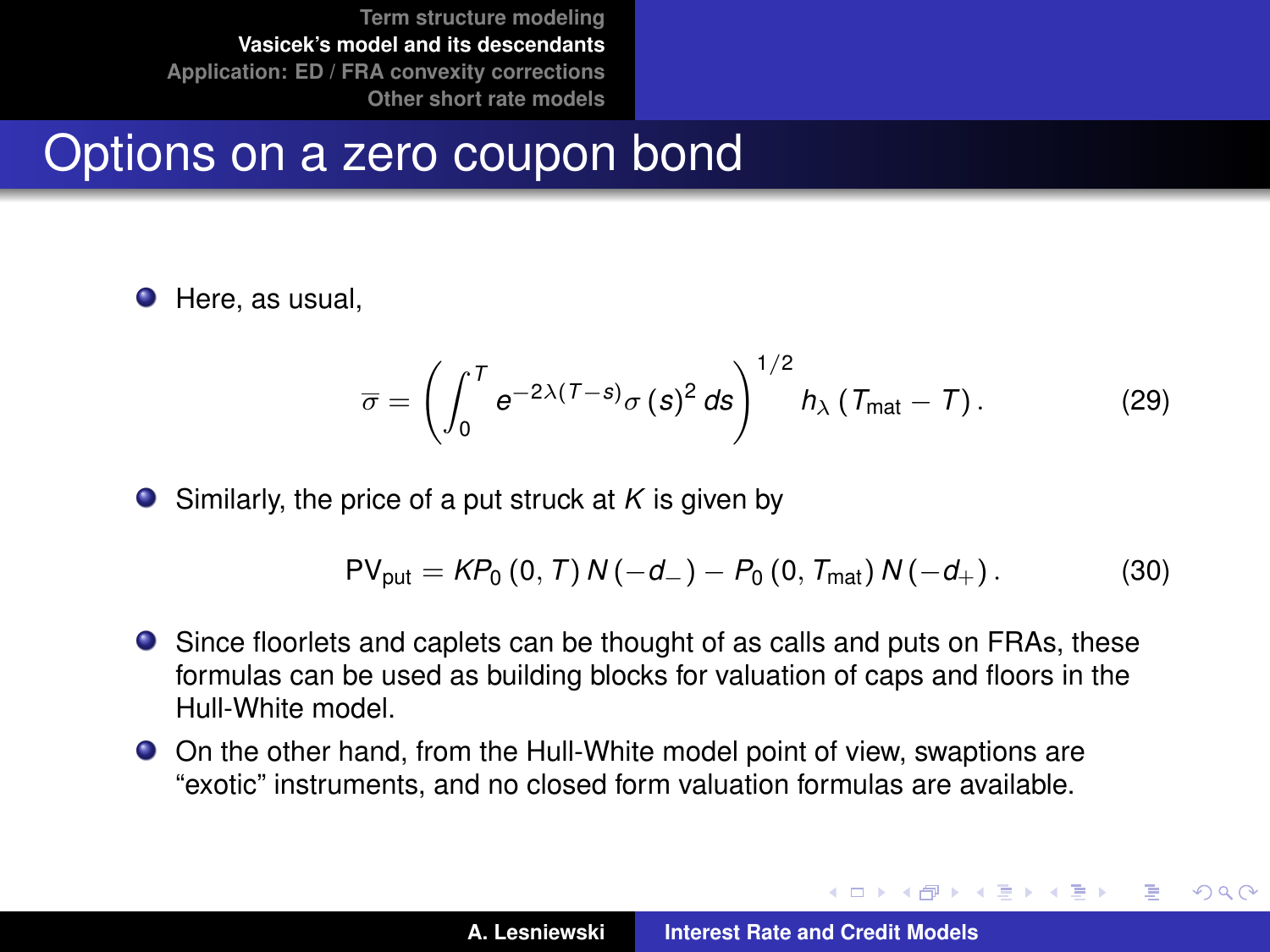# Calibration of the Hull-White model

- A term structure model has to be *calibrated* to the market before it can be used for valuation purposes.
- All the free parameters of the model have to be assigned values, so that the model reprices exactly (or close enough) the prices of a selected set of liquid vanilla instruments.
- In the case of the Hull-White model, this amounts to:
	- (i) Matching the current forward curve, which is accomplished by choosing  $r<sub>0</sub>(t)$  to match the current instantaneous OIS curve.
	- (ii) Matching the volatilities of selected options.
- These two tasks have to be performed simultaneously.

 $\left\{ \begin{array}{ccc} 1 & 0 & 0 \\ 0 & 1 & 0 \end{array} \right.$ 

 $QQ$ 

Ξ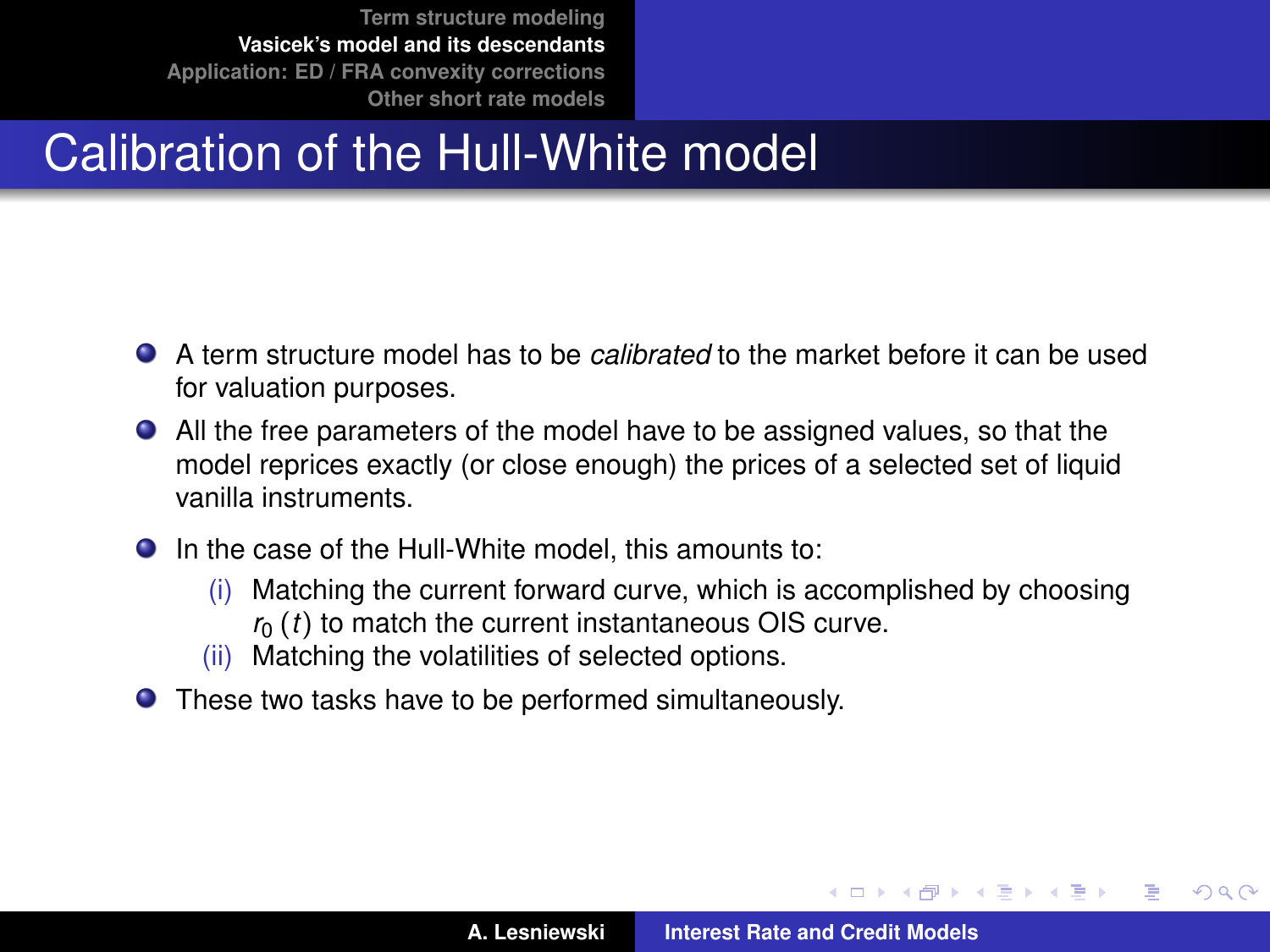# Calibration of the Hull-White model

Specifically, in the one-factor model, today's value of the discount factor is

$$
P(0,T) = e^{-\int_0^T r_0(s)ds + \frac{1}{2}\int_0^T h_\lambda(T-s)^2 \sigma(s)^2 ds}.
$$
 (31)

This implies that the instantaneous forward rate is

$$
f(0, T) = -\frac{\partial \log P(0, T)}{\partial T}
$$
  
=  $r_0(T) - \int_0^T e^{-\lambda(T - s)} h_\lambda(T - s) \sigma(s)^2 ds,$  (32)

and so

$$
r_0(t) = f(0, t) + \int_0^t e^{-\lambda(t-s)} h_\lambda(t-s) \sigma(s)^2 ds.
$$
 (33)

イロメ イ部メ イヨメ イヨメー

 $299$ 

重

 $\bullet$  In other words, the current short rate  $r_0$  (*t*) is equal to the current instantaneous forward rate plus a (volatility dependent) convexity correction.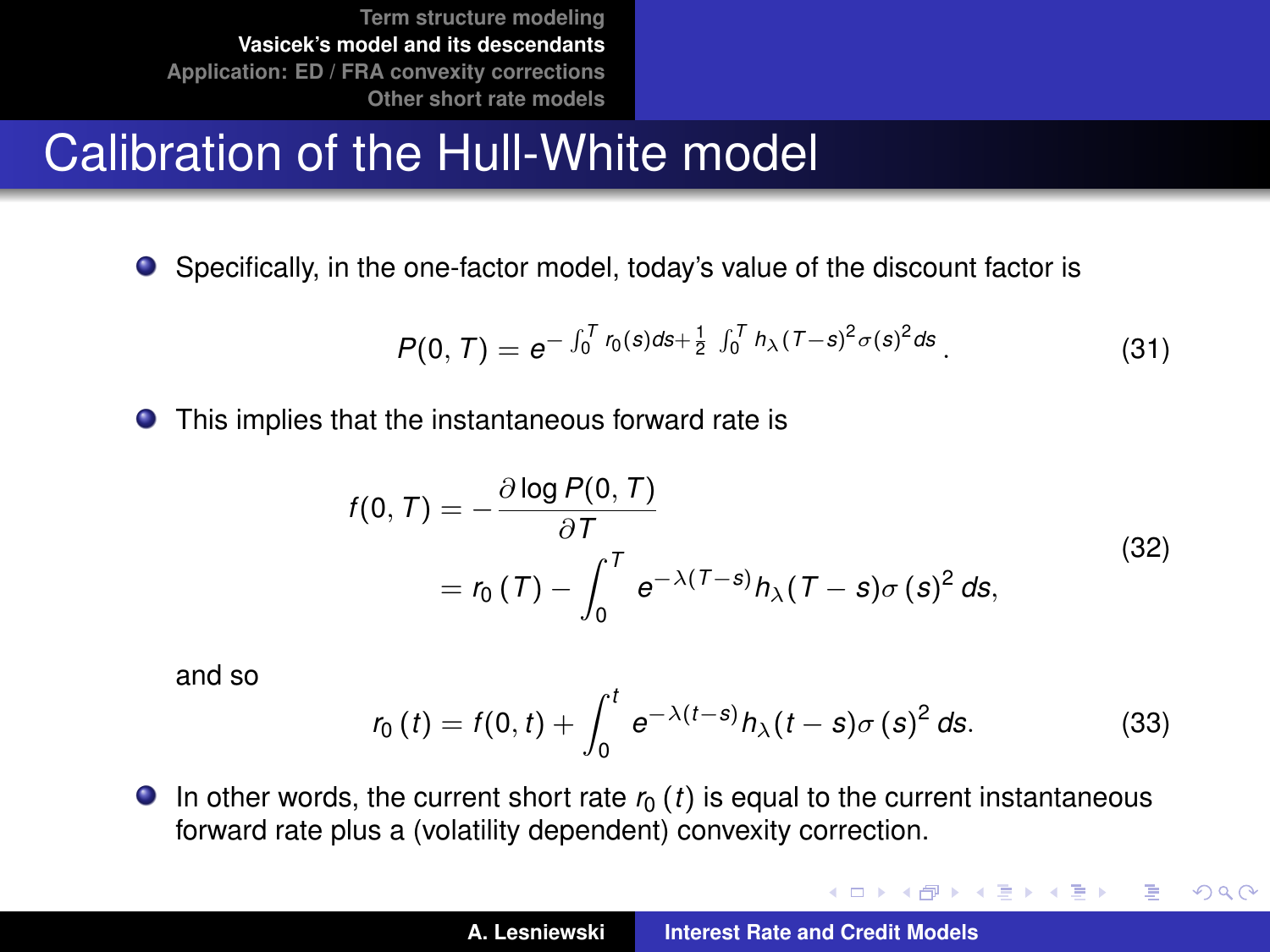# Calibration of the Hull-White model

- $\bullet$  As a result, the curve data (i.e.  $r_0$  (*t*)) are entangled with the dynamic model data (i.e.  $\lambda$  and  $\sigma$  (*t*)), and they require joined calibration.
- This phenomenon is typical of all short rate models. We will see later that in the LMM framework, the curve data and vol data can be handled separately.
- It is impossible to calibrate the Hull-White model in such a way that the prices of all caps / floors and swaptions for all expirations, strikes and underlying tenors are matched.
- **•** This is a consequence of:
	- (i) the volatility dynamics of the Hull-White model (normal) and the intrinsic smile,
	- (i) the paucity of model parameters available for calibration.
- Commonly used calibration strategies are:
	- (i) *global optimization*, suitable for a portfolio,
	- (ii) deal specific *local calibration*, suitable for an individual instrument.

イロメ イ部メ イヨメ イヨメー

 $QQ$ 

Þ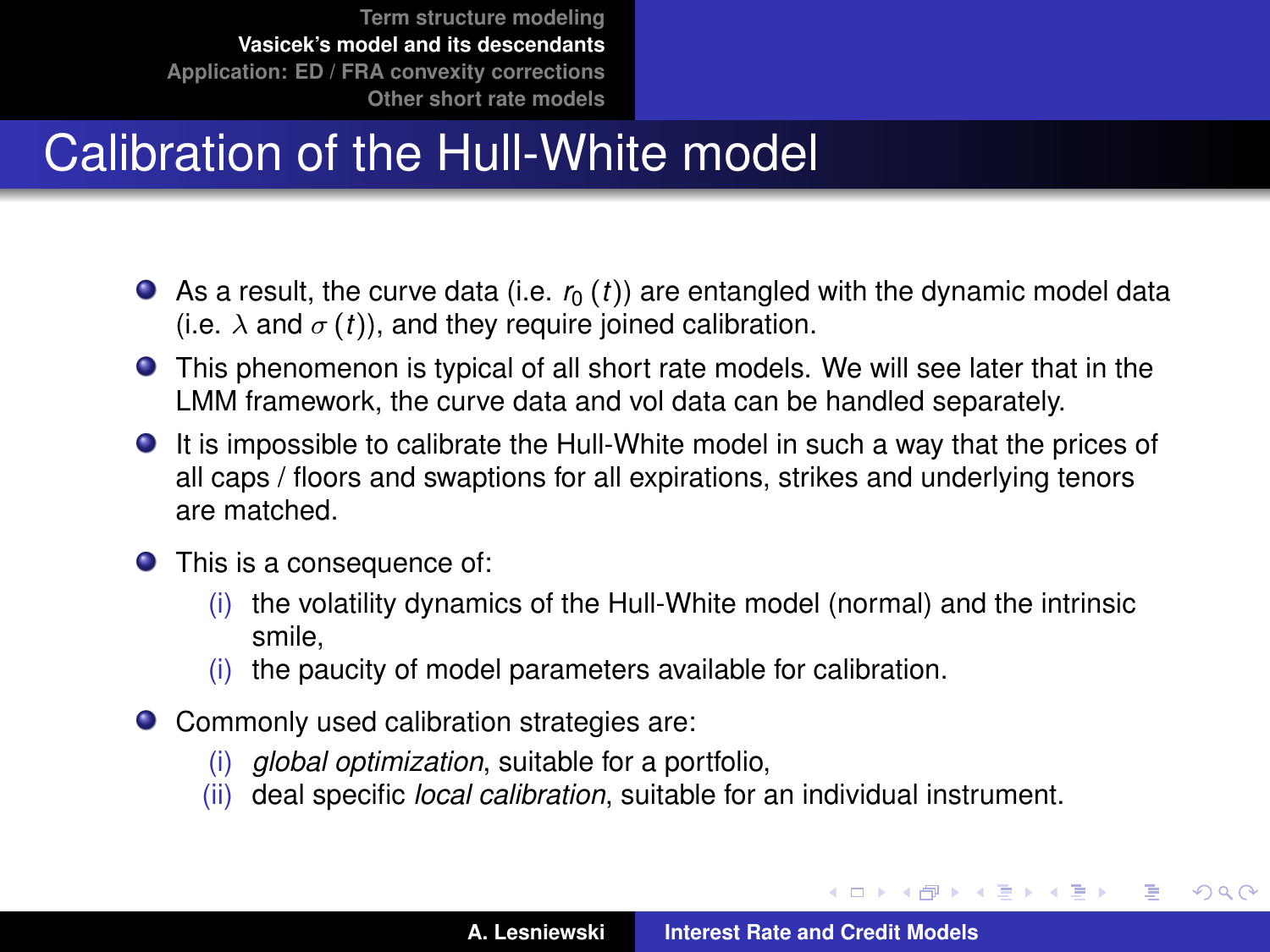# Calibration of the Hull-White model

- **The instantaneous volatility function (or functions, in the multi-factor case)**  $\sigma(t)$  is assumed to be locally constant.
- That means that we divide up the time axis into a number of subperiods  $[T_j, T_{j+1})$  and set  $\sigma(t) = \sigma_j$ , for  $t \in [T_j, T_{j+1})$ .
- Typically, the subdivision is fine in the short end (say, 3 month or shorter periods) and coarser as we move towards the far end.
- G Global optimization consists in selecting the parameters  $\sigma_i$  so as to minimize the objective function

$$
\mathcal{L}(\sigma) = \frac{1}{2} \sum_{\text{all instruments}} (\sigma_n(\sigma) - \overline{\sigma}_n)^2, \tag{34}
$$

K ロ ⊁ K 伊 ⊁ K 君 ⊁ K 君 ⊁ …

 $299$ 

重

where  $\overline{\sigma}_n$  and  $\sigma_n(\sigma)$  are the market and model prices of all calibration instruments, respectively.

The set of calibration instruments above may include both swaptions and caps / floors of varying expirations, strikes and tenors.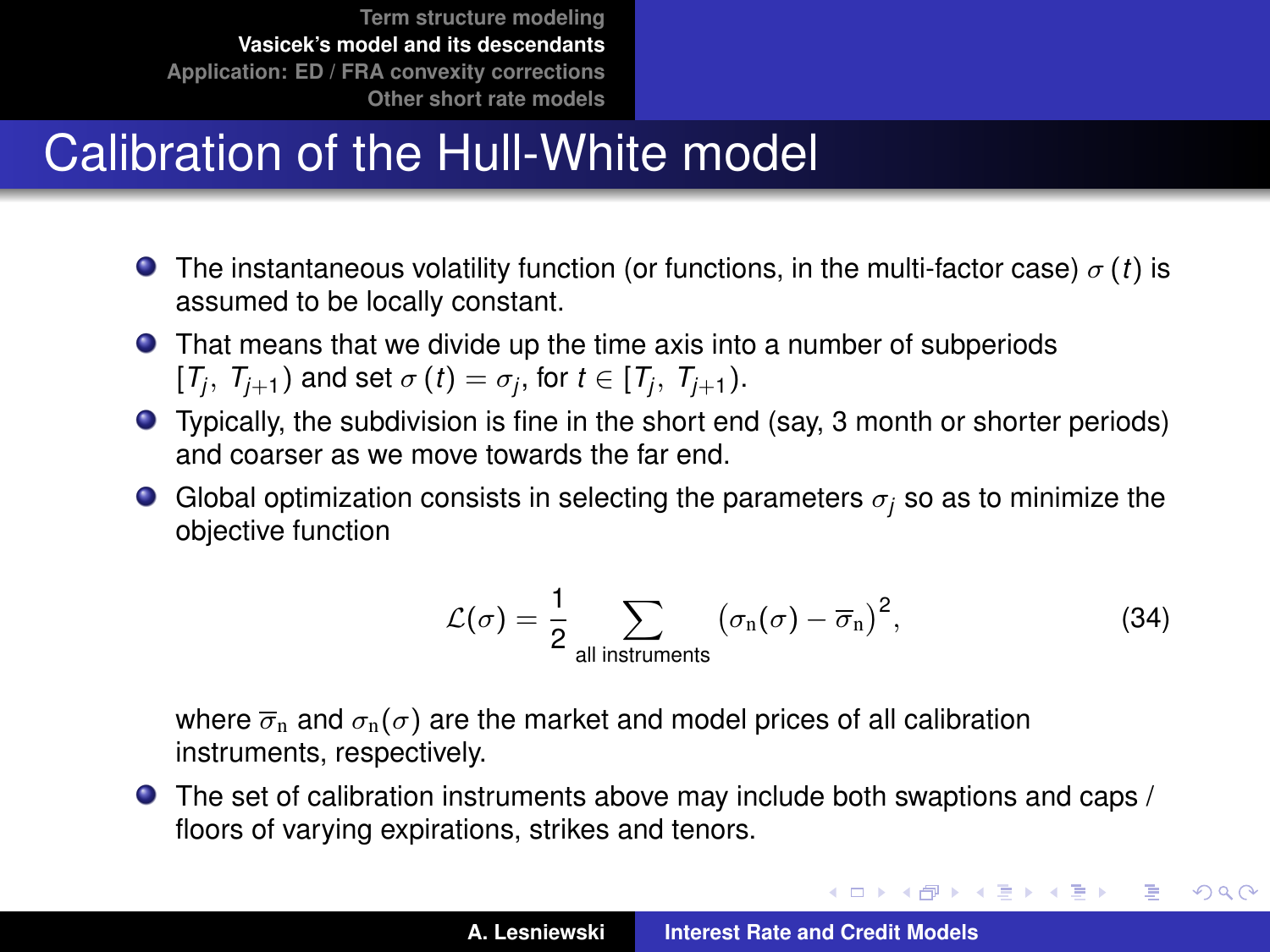# Calibration of the Hull-White model

- Local calibration consists in selecting a set of instruments (swaptions or caps / floors) whose risk characteristics match the risk characteristics of a particular trade.
- For example, in order to model a Bermudan swaption (to be discussed later in the course), one often selects *co-terminal swaptions* of the same strike (not necessarily at the money) as calibrating instruments.
- Co-terminal swaptions are defined as swaptions whose underlying swaps have the same final maturities, e.g.  $1Y \rightarrow 10Y$ ,  $2Y \rightarrow 9Y$ ,...,  $10Y \rightarrow 1Y$ .
- Calibration to co-terminal swaptions is exact, i.e. the model re-prices the calibrating instruments exactly.

イロメ イ部メ イヨメ イヨメー

Þ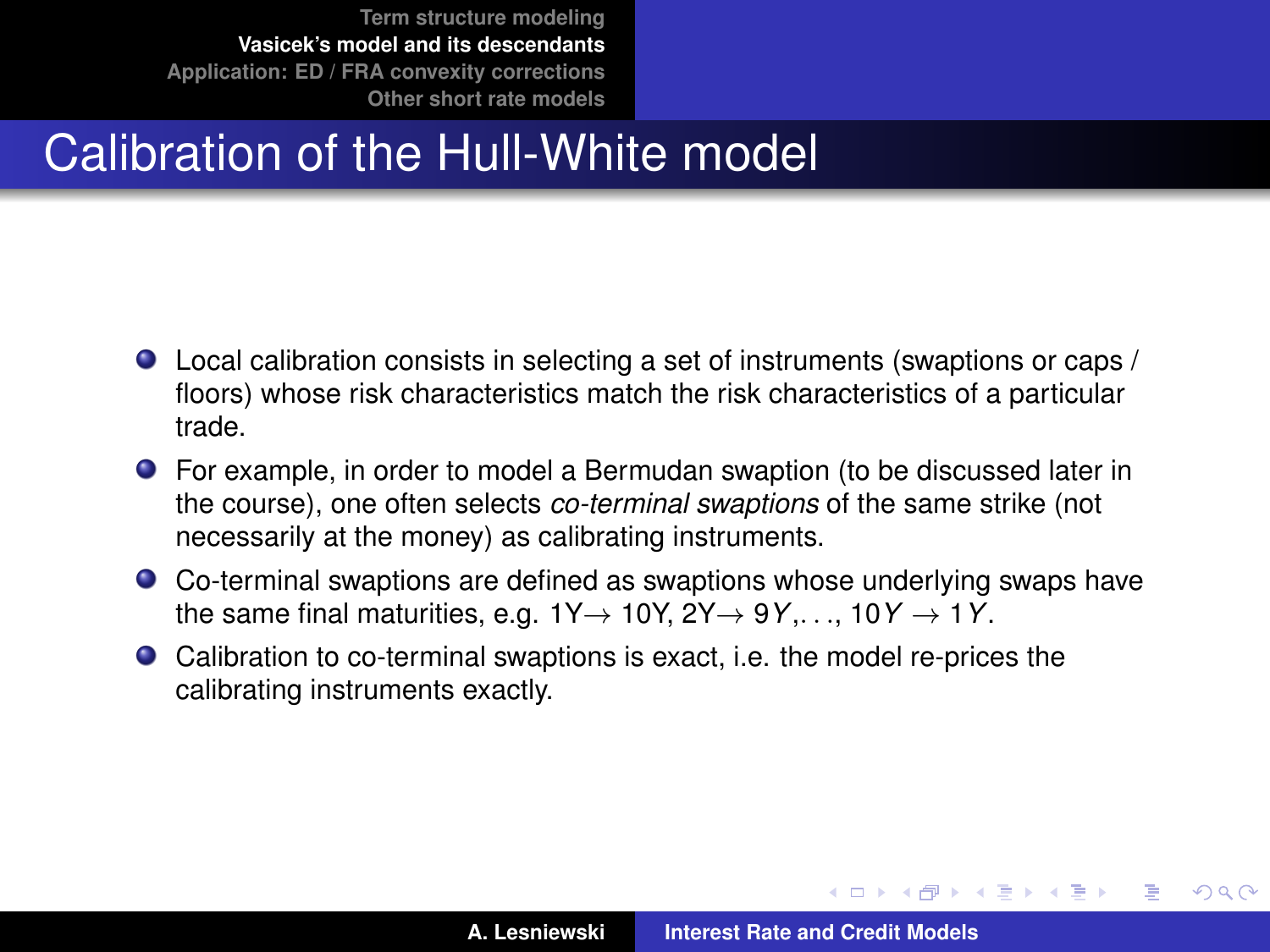# Pricing under the Hull-White model

- Despite the simple structure of the Hull-White model, most instruments cannot be priced by means of closed form expressions such as those for caps and floors of the previous section.
- One has to resort numerical techniques. Among them, two are particularly important:
	- (i) Tree methods.
	- (ii) Monte Carlo methods.
- For the details I defer you to literature cited at the end of these notes.

イロメ イ部メ イヨメ イヨメー

Þ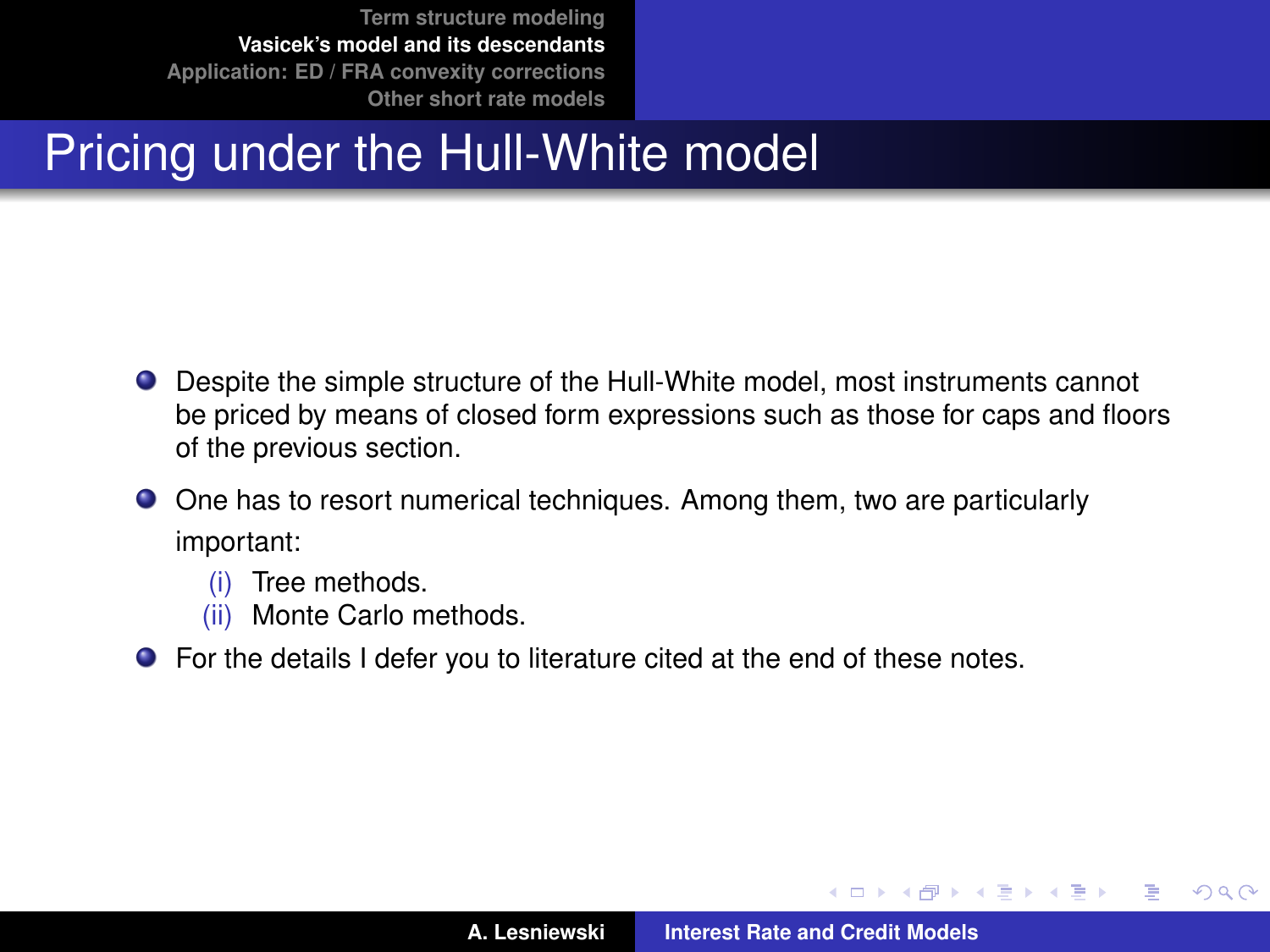# Eurodollar / FRA convexity correction

- As a simple application of the Hull-White model, we shall now derive a closed form expression for the Eurodollar / FRA convexity correction discussed in Lecture Notes #6.
- We know from Lecture Notes #1 that the (currently observed) LIBOR forward rate  $L_0$  ( $T_1$ ,  $T_2$ ) is the expected value of

$$
\frac{1}{\delta} \left( \frac{1}{P(t, T_1, T_2)} - 1 \right) + B_0(T_1, T_2) \tag{35}
$$

<span id="page-30-1"></span>イロメ イ部メ イ君メ イ君メー

<span id="page-30-0"></span>Þ

 $QQ$ 

under the  $T_2$ -forward measure  $\Omega_{T_2}$ .

 $\bullet$  Here  $B_0(T_1, T_2)$  denotes the credit spread between LIBOR and OIS.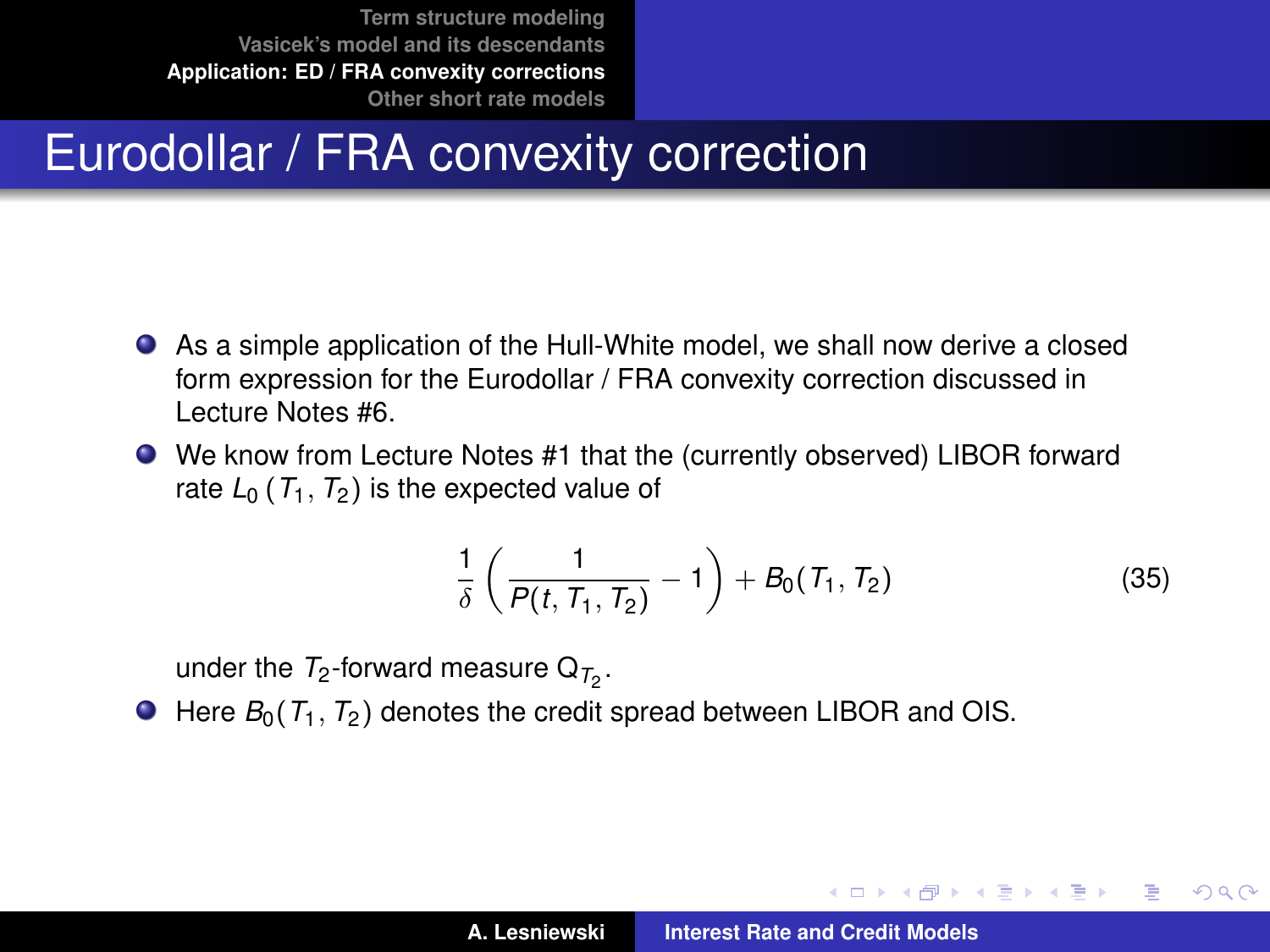# Eurodollar / FRA convexity correction

- This is, indeed, almost the definition of the  $T_2$ -forward measure!  $\bullet$
- Consequently,  $L_0$  ( $T_1$ ,  $T_2$ ) is given by:  $\bullet$

$$
L_0(T_1, T_2) = \frac{1}{\delta} \left( \frac{1}{P_0(T_1, T_2)} - 1 \right) + B_0(T_1, T_2)
$$
  
=  $\frac{1}{\delta} \left( \frac{P_0(0, T_1)}{P_0(0, T_2)} - 1 \right) + B_0(T_1, T_2).$  (36)

It is easy to calculate this rate within the Hull-White model. Let us first consider the one-factor case.

イロメ イ団メ イヨメ イヨメー

重

 $298$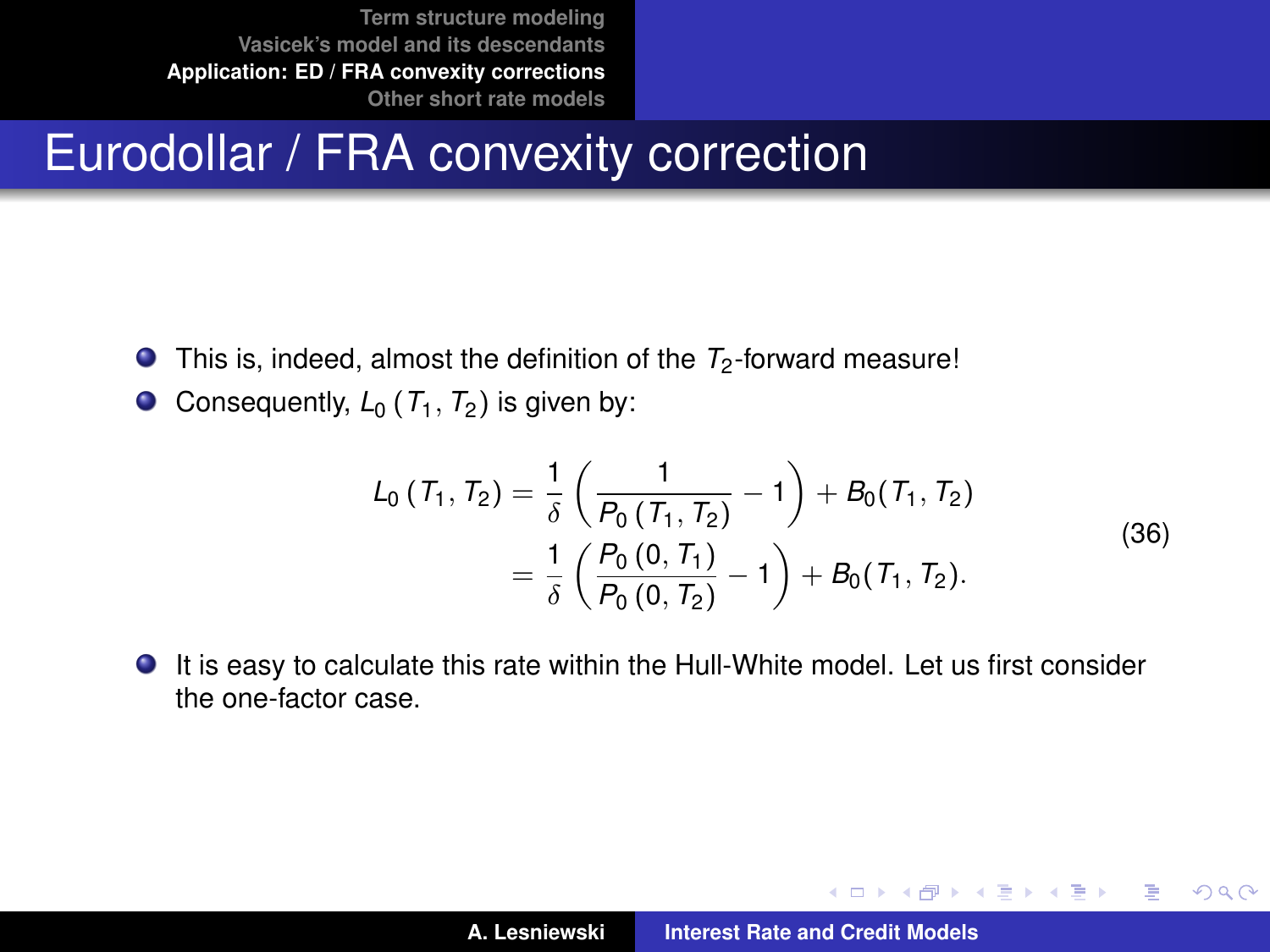# Eurodollar / FRA convexity correction

● Using [\(31\)](#page-20-1), we find that

$$
L_0(T_1, T_2)
$$
  
=  $\frac{1}{\delta} \left( e^{\int_{T_1}^{T_2} r_0(s)ds - \frac{1}{2} \left( \int_0^{T_2} h_\lambda (T_2 - s)^2 \sigma(s)^2 ds - \int_0^{T_1} h_\lambda (T_1 - s)^2 \sigma(s)^2 ds \right)} - 1 \right)$  (37)  
+  $B_0(T_1, T_2)$ .

On the other hand, the rate  $L_0^{\text{fut}}(\mathcal{T}_1, \mathcal{T}_2)$  implied from the Eurodollar futures contract is given by the expected value of [\(35\)](#page-30-1) under the spot measure  $Q_0$ . namely

$$
\mathcal{L}^{fut}_0(\mathcal{T}_1,\mathcal{T}_2) = \frac{1}{\delta} \Big( E^{Q_0} \Big[ e^{\int_{\mathcal{T}_1}^{\mathcal{T}_2} r(t) dt} \Big] - 1 \Big) + \mathcal{B}_0(\mathcal{T}_1,\mathcal{T}_2).
$$

 $\bullet$  We have explained this fact in Lecture #4, attributing it to the practice of daily<sup>1</sup> margin account adjustments by the Exchange.

イロメ イ部メ イ君メ イ君メー

 $QQQ$ 

<sup>1</sup> which we model as continuous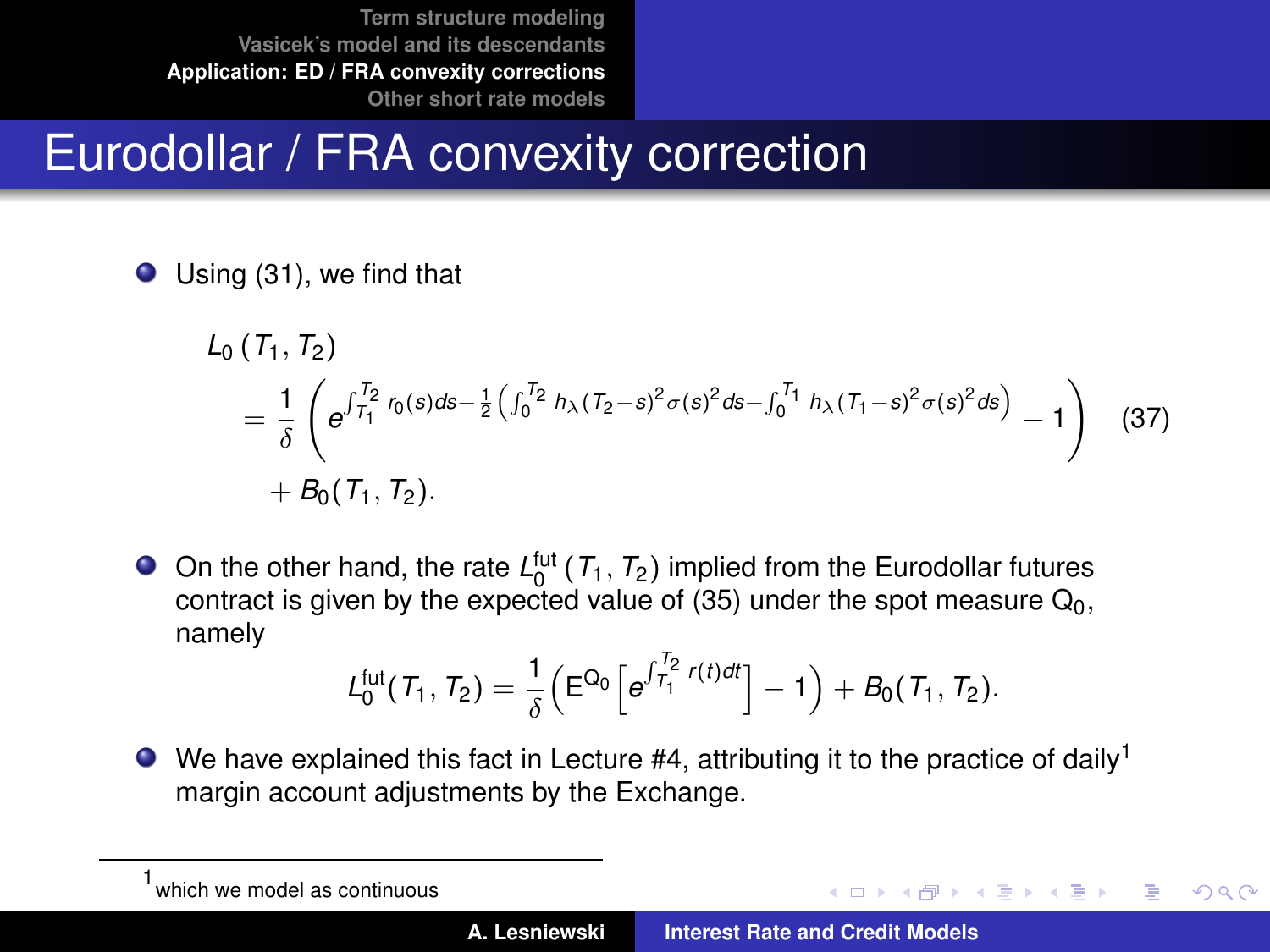### Eurodollar / FRA convexity correction

In order to calculate this expected value we proceed as in the calculation leading to the explicit formula for  $P(t, T)$ :

$$
E^{Q_0}\left[e^{\int_{T_1}^{T_2} r(t)dt}\right]
$$
\n
$$
= E^{Q_0}\left[e^{\int_{T_1}^{T_2} r_0(t)dt} E^{Q_0}\left[e^{\int_{0}^{T_2} h_{\lambda}(T_2 - s)\sigma(s)dW(s))dt}\right]\right]
$$
\n
$$
= e^{\int_{T_1}^{T_2} r_0(t)dt} E^{Q_0}\left[e^{\int_{0}^{T_2} h_{\lambda}(T_2 - s)\sigma(s)dW(s) - \int_{0}^{T_1} h_{\lambda}(T_1 - s)\sigma(s)dW(s)}\right]
$$
\n
$$
= e^{\int_{T_1}^{T_2} r_0(t)dt} E^{Q_0}\left[e^{\int_{0}^{T_1} (h_{\lambda}(T_2 - s) - h_{\lambda}(T_1 - s))\sigma(s)dW(s) + \int_{T_1}^{T_2} h_{\lambda}(T_2 - s)\sigma(s)dW(s)}\right]
$$
\n
$$
= e^{\int_{T_1}^{T_2} r_0(t)dt + \frac{1}{2}\left(\int_{0}^{T_1} (h_{\lambda}(T_2 - s) - h_{\lambda}(T_1 - s))^2 \sigma(s)^2ds + \int_{T_1}^{T_2} h_{\lambda}(T_2 - s)^2 \sigma(s)^2ds\right)}.
$$

イロメ イ部メ イヨメ イヨメー

 $299$ 

重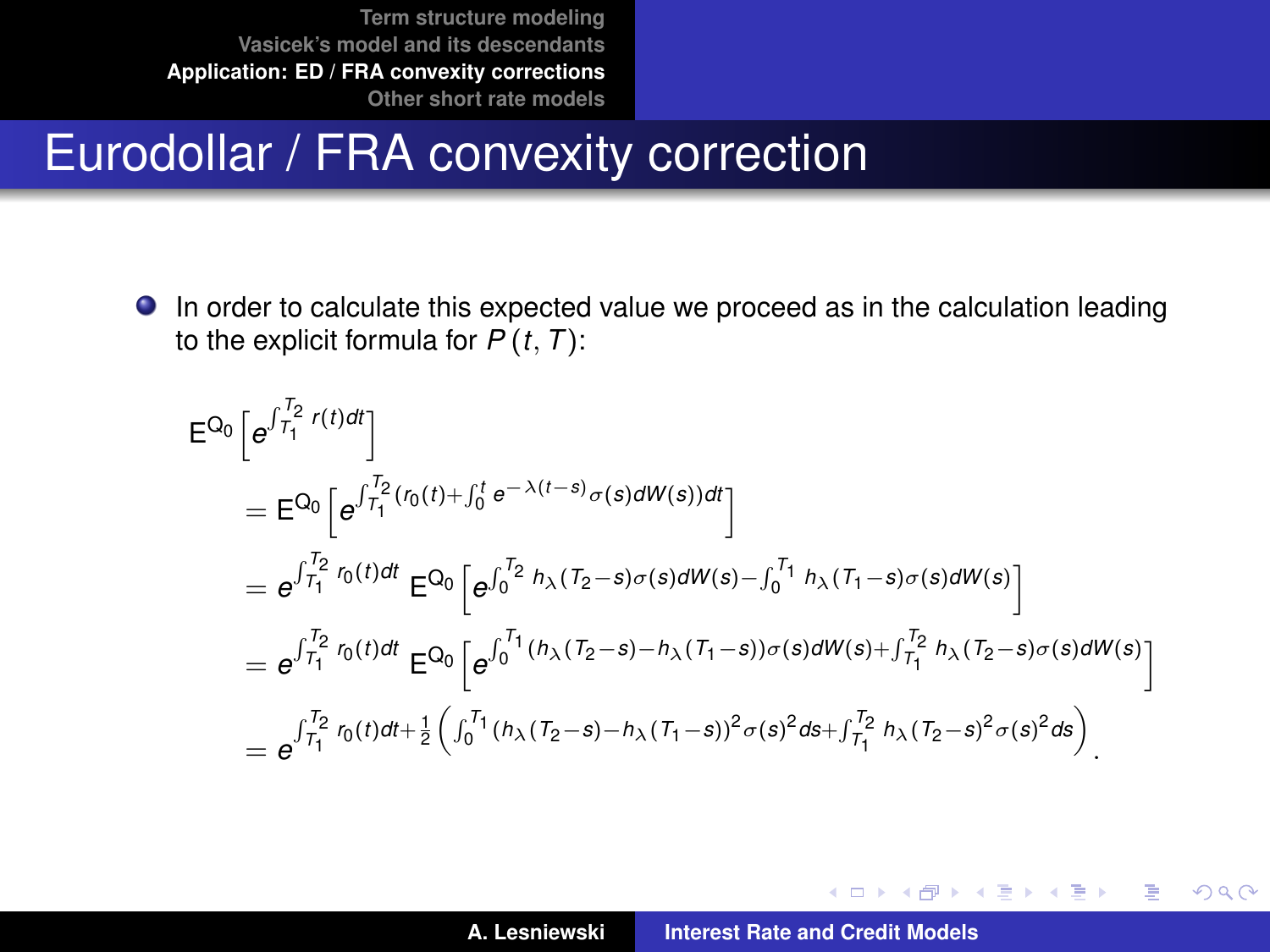# Eurodollar / FRA convexity correction

#### **O** Therefore,

$$
L_0^{\text{fut}}(T_1, T_2)
$$
  
=  $\frac{1}{\delta} \left( e^{\int_{T_1}^{T_2} r_0(t)dt + \frac{1}{2} \left( \int_0^{T_1} (h_\lambda (T_2 - s) - h_\lambda (T_1 - s))^2 \sigma(s)^2 ds + \int_{T_1}^{T_2} h_\lambda (T_2 - s)^2 \sigma(s)^2 ds \right)} - 1 \right)$   
=  $L_0(T_1, T_2) + \frac{1}{\delta} (1 + \delta F_0(T_1, T_2))$   
 $\times \left( e^{\int_0^{T_2} h_\lambda (T_2 - s)^2 \sigma(s)^2 ds - \int_0^{T_1} h_\lambda (T_2 - s) h_\lambda (T_1 - s) \sigma(s)^2 ds} - 1 \right),$ 

where  $F_0(T_1, T_2) = L_0(T_1, T_2) - B_0(T_1, T_2)$  is the forward rate calculated off the OIS curve.

K ロ ⊁ K 伊 ⊁ K 君 ⊁ K 君 ⊁ …

 $299$ 

造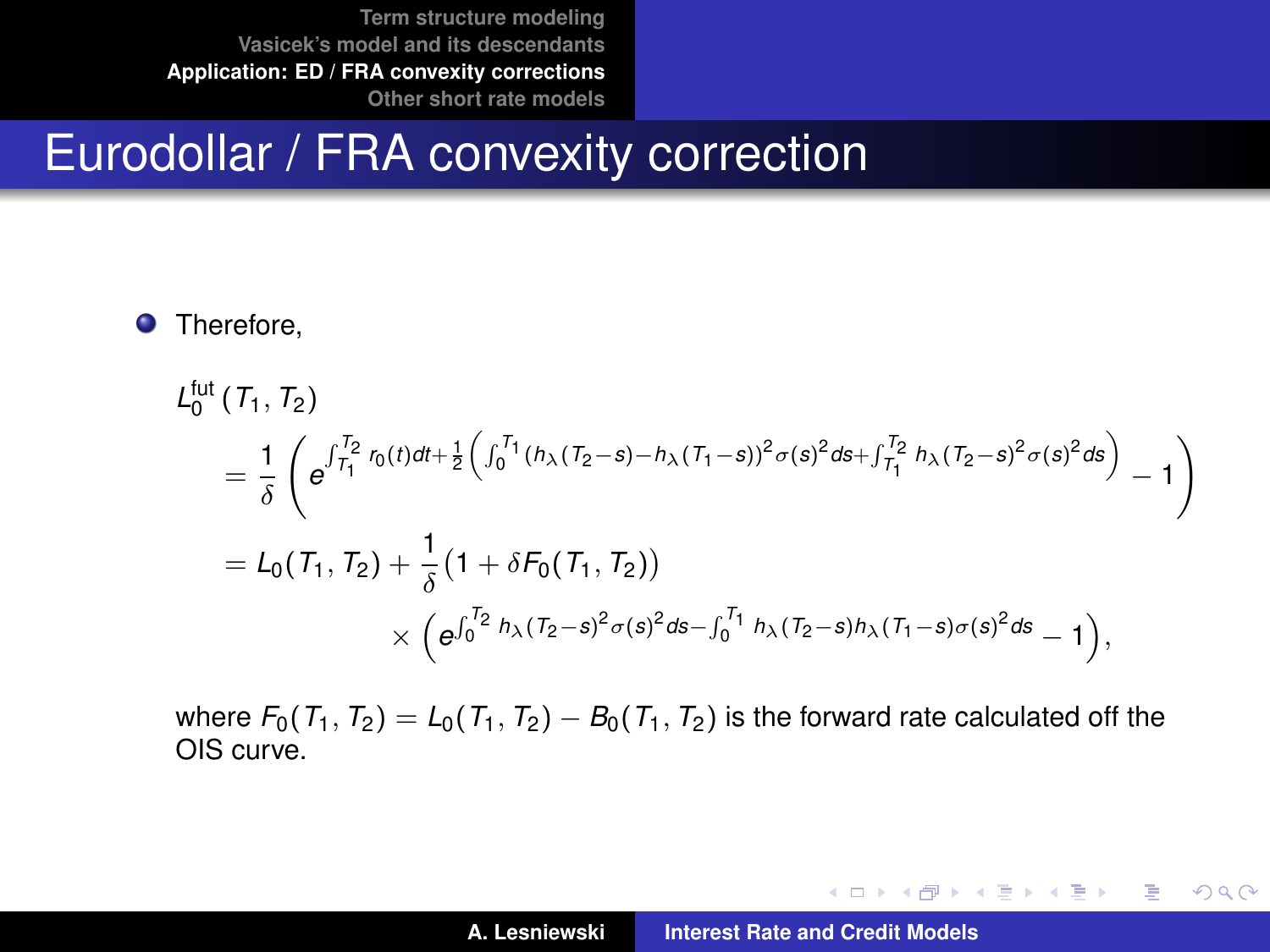# Eurodollar / FRA convexity correction

Consequently, the Eurodollar / FRA convexity adjustment is given by  $\bullet$ 

$$
\Delta_{ED/FRA}(T_1, T_2) = \frac{1}{\delta} (1 + \delta F_0(T_1, T_2))
$$
  
\$\times \left( e^{\int\_0^{T\_2} h\_\lambda (T\_2 - s)^2 \sigma(s)^2 ds - \int\_0^{T\_1} h\_\lambda (T\_2 - s) h\_\lambda (T\_1 - s) \sigma(s)^2 ds} - 1 \right).\$ (38)

- This expression can be approximated by a much simpler expression, if we expand the exponential function to the first order and neglect all higher order terms.
- $\bullet$  We also neglect the terms proportional to  $F_0(T_1, T_2)$ , as well as the integral  $\int_{T_1}^{T_2} h_\lambda (T_2 - s)^2 \sigma (s)^2 ds$ .
- A moment of reflection shows that all these terms do not, indeed, contribute significantly to  $\Delta_{\text{FD}/\text{FRA}}(T_1, T_2)$ .

イロメ イ部メ イ君メ イ君メー

÷.  $QQQ$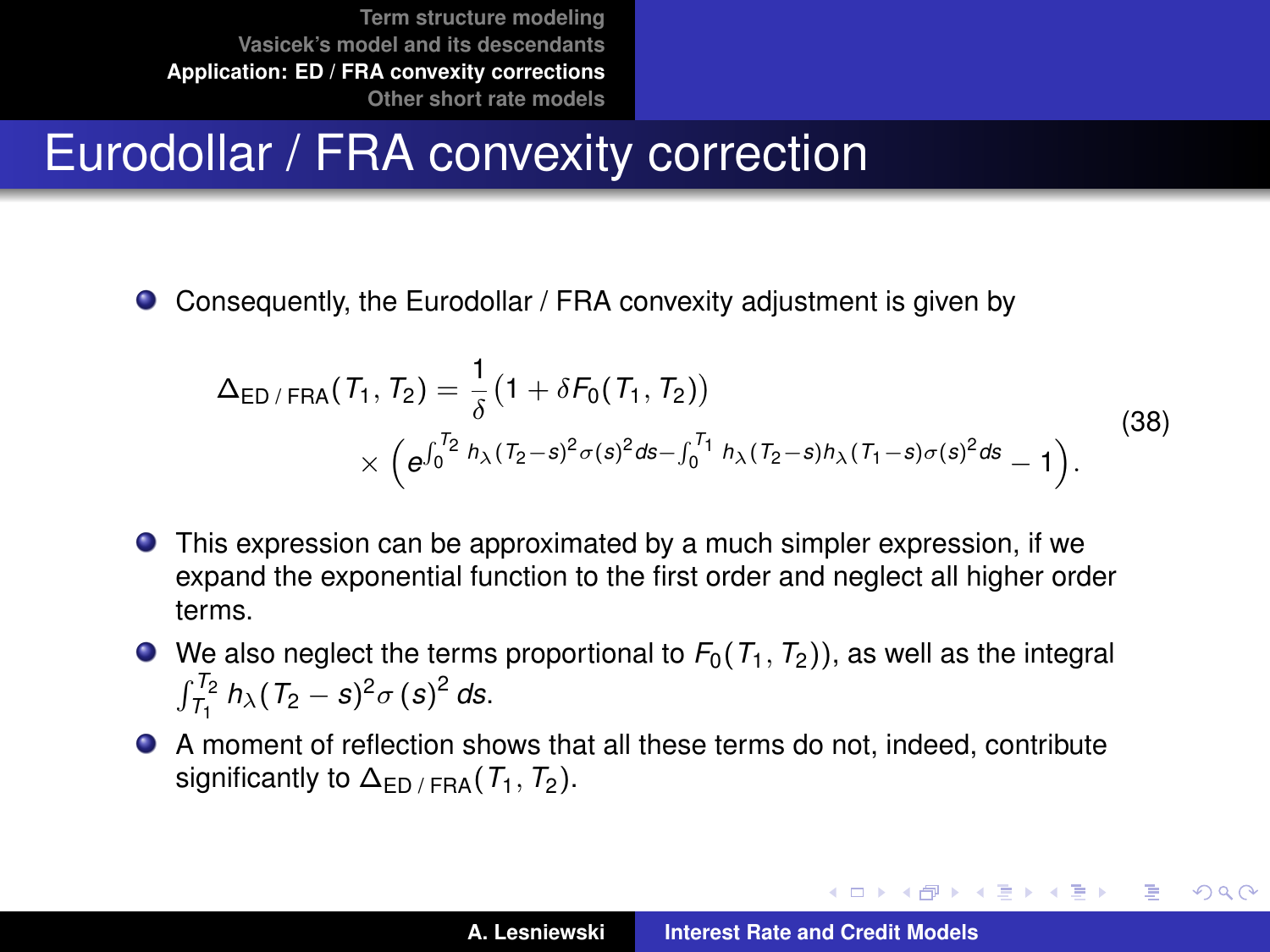# Eurodollar / FRA convexity correction

As a result we find the following expression for the convexity adjustment:

$$
\Delta_{\text{ED/FRA}}(T_1, T_2) \simeq \frac{1}{\delta} \int_0^{T_1} h_\lambda (T_2 - s) \big( h_\lambda (T_2 - s) - h_\lambda (T_1 - s) \big) \sigma(s)^2 \, ds. \tag{39}
$$

**In** the case of a constant instantaneous volatility,  $\sigma(t) = \sigma$ , the last integral can be evaluated in closed form, and the result is:

$$
\Delta_{ED/FRA} \simeq \frac{\sigma^2}{2\lambda^3 \delta} \left( \left(1 - e^{-2\lambda T_1}\right) \left(1 - e^{-\lambda (T_2 - T_1)}\right)^2 + \left(1 - e^{-\lambda (T_2 - T_1)}\right) \left(1 - e^{-\lambda T_1}\right)^2 \right).
$$
\n(40)

This formula is very easy to implement in computer code.

 $\left\{ \begin{array}{ccc} 1 & 0 & 0 \\ 0 & 1 & 0 \end{array} \right.$ 

Þ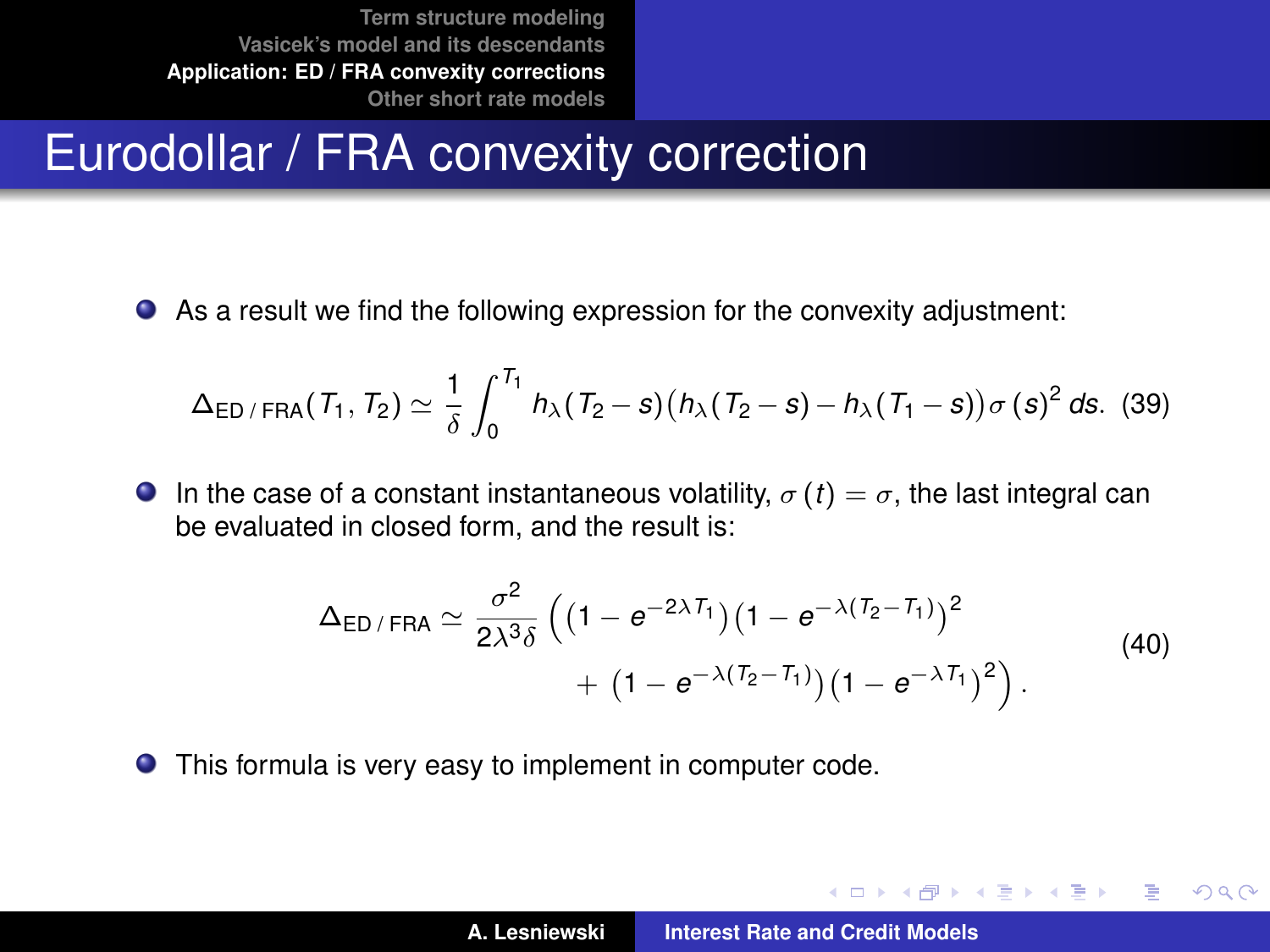# Eurodollar / FRA convexity correction

- The calculations in the case of the two-factor Hull-White model are similar, if a bit more tedious.
- The corresponding formula reads:

$$
\Delta_{\text{ED/FRA}}(T_1, T_2) \simeq \frac{1}{\delta} \sum_{1 \leq j,k \leq 2} \rho_{jk} \int_0^{T_1} h_{\lambda_j}(T_2 - s)
$$
\n
$$
\times (h_{\lambda_k}(T_2 - s) - h_{\lambda_k}(T_1 - s)) \sigma_j(s) \sigma_k(s) ds,
$$
\n(41)

where  $\rho_{11} = \rho_{22} = 1$ ,  $\rho_{12} = \rho_{21} = \rho$ .

- $\bullet$  Note that for any real value  $\lambda$ ,  $h_{\lambda}$  (s) is non-negative and monotone increasing.
- Therefore, the convexity adjustments implied by the Hull-White model are always  $\bullet$ positive (as they should be!).

K ロ ⊁ K 伊 ⊁ K 君 ⊁ K 君 ⊁ …

÷.  $QQQ$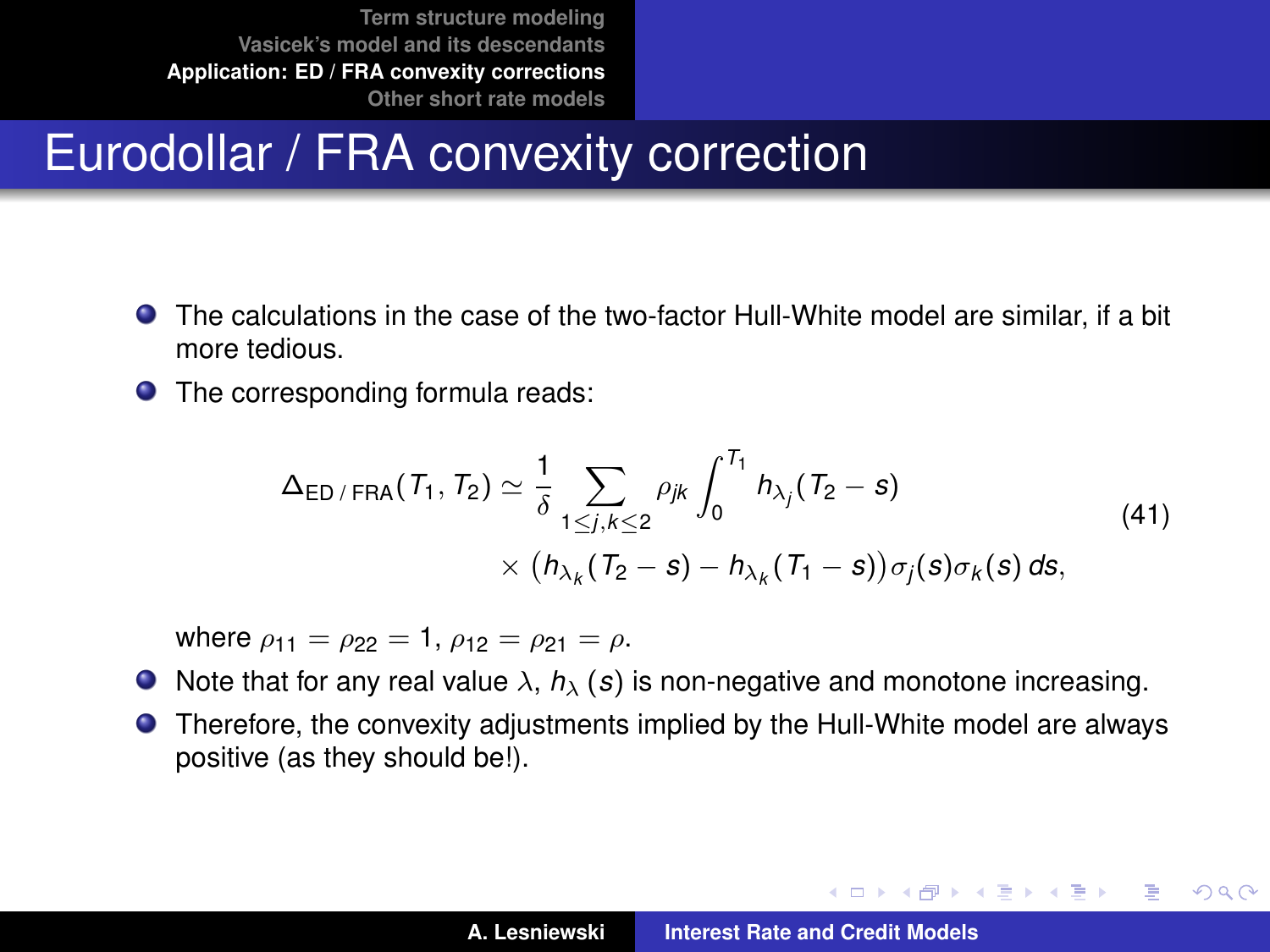# Affine term structure models

*Affine* term structure models are short rate models with the property that the zero coupon bond price is of the form:

$$
P(t, T) = A(t, T) \exp \Big(-B(t, T)r(t)\Big). \tag{42}
$$

- It follows from [\(22\)](#page-20-0) that the Hull-White model is an affine model<sup>2</sup>.
- In general, one can show that a short rate model [\(48\)](#page-5-0) is affine if  $\mu$  and  $\sigma^2$  are themselves affine functions:

<span id="page-38-0"></span>
$$
\mu(t, x) = a(t) x + b(t), \n\sigma(t, x)^{2} = c(t) x + d(t),
$$
\n(43)

with deterministic  $a(t)$ ,  $b(t)$ ,  $c(t)$ ,  $d(t)$ .

<sup>2</sup> The same is, of course, true for the two factor Hull-White model. イロト イ押 トイラ トイラト Þ  $QQQ$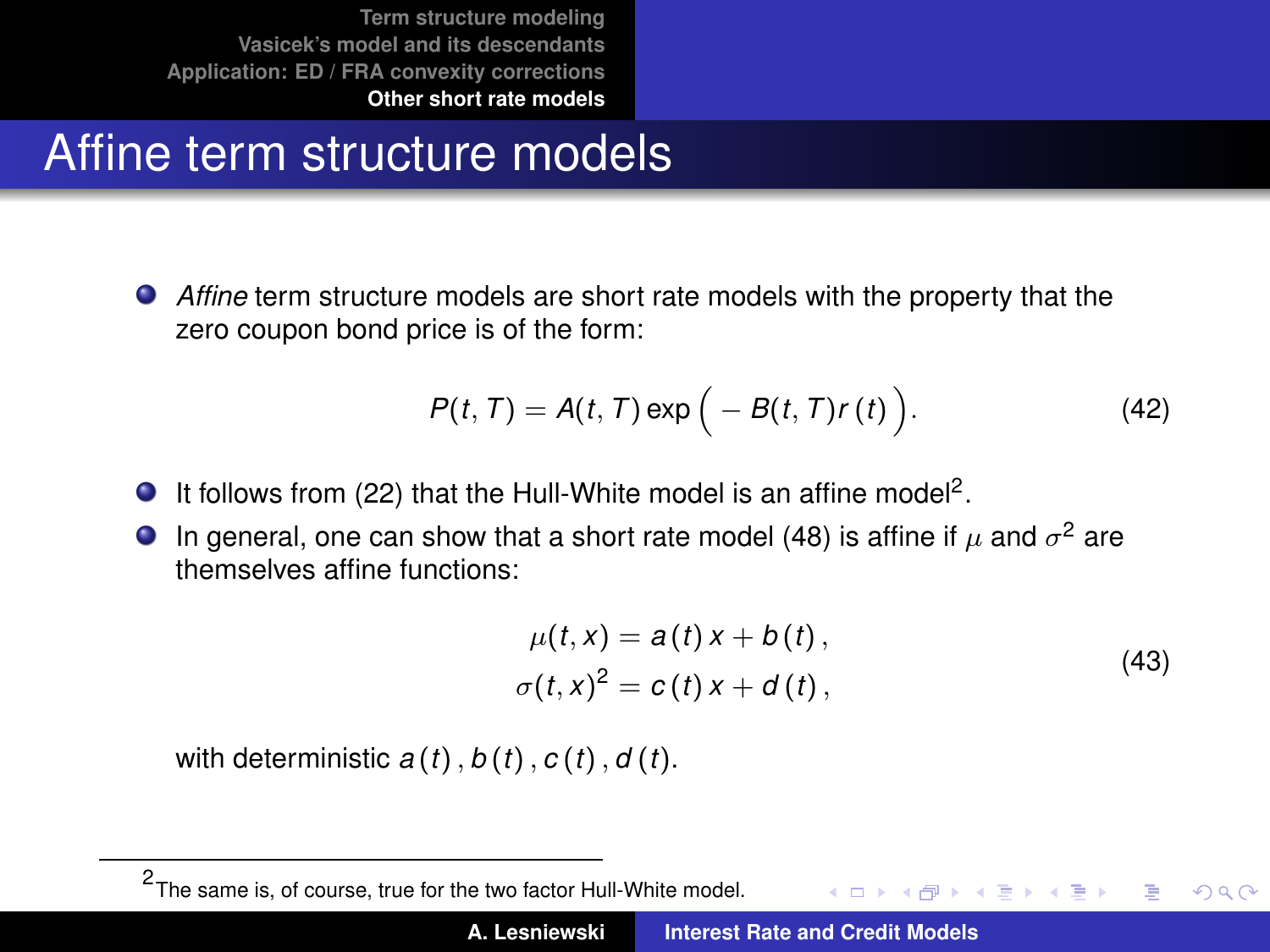# Affine term structure models

For affine term structure models with affine coefficients  $\mu$  and  $\sigma^2$ , the functions A and *B* satisfy the following ordinary differential equations:

$$
\frac{dB(t, T)}{dt} + a(t) B(t, T) - \frac{1}{2} c(t) B(t, T)^{2} + 1 = 0,\n\frac{d \log A(t, T)}{dt} - b(t) B(t, T) + \frac{1}{2} d(t) B(t, T)^{2} = 0,
$$
\n(44)

<span id="page-39-0"></span>with

$$
B(T, T) = 0,
$$
  
 
$$
A(T, T) = 1.
$$
 (45)

イロメ イ部メ イヨメ イヨメー

 $299$ 

重

The first of equations [\(44\)](#page-39-0) is called *Riccati's equation*, and cannot, in general, be solved in closed form.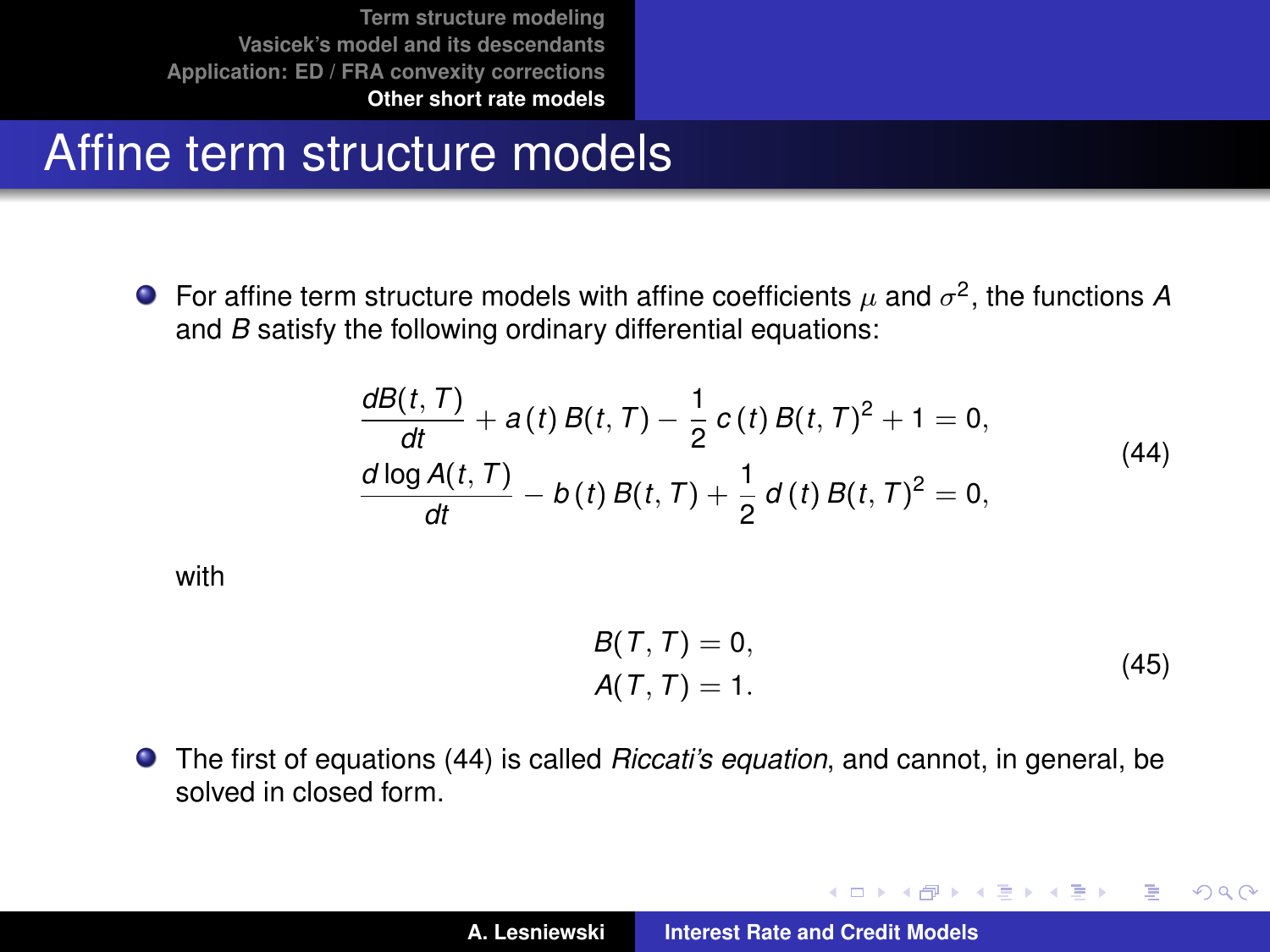# The Cox-Ingersoll-Ross model

The *Cox-Ingersoll-Ross model* (CIR) model is defined by

$$
dr(t) = \lambda(\mu - r(t))dt + \sigma \sqrt{r(t)} dW(t),
$$
  
\n
$$
r(0) = r_0,
$$
\n(46)

under the risk neutral measure.

- Usually the condition  $2\lambda\mu > \sigma^2$  is imposed which guarantees that the probability of *r* (*t*) reaching the origin is zero.
- **O** The CIR model is affine with

$$
A(t, T) = \left(\frac{2h \exp(\lambda + h)(T - t)/2}{2h + (\lambda + h)(\exp(T - t)h - 1)}\right)^{2\lambda\mu/\sigma^2},
$$
  
\n
$$
B(t, T) = \frac{2(\exp(T - t)h - 1)}{2h + (\lambda + h)(\exp(T - t)h - 1)},
$$
\n(47)

イロメ イ部メ イヨメ イヨメー

 $299$ 

Þ

where  $h = \sqrt{\lambda^2 + 2\sigma^2}$ .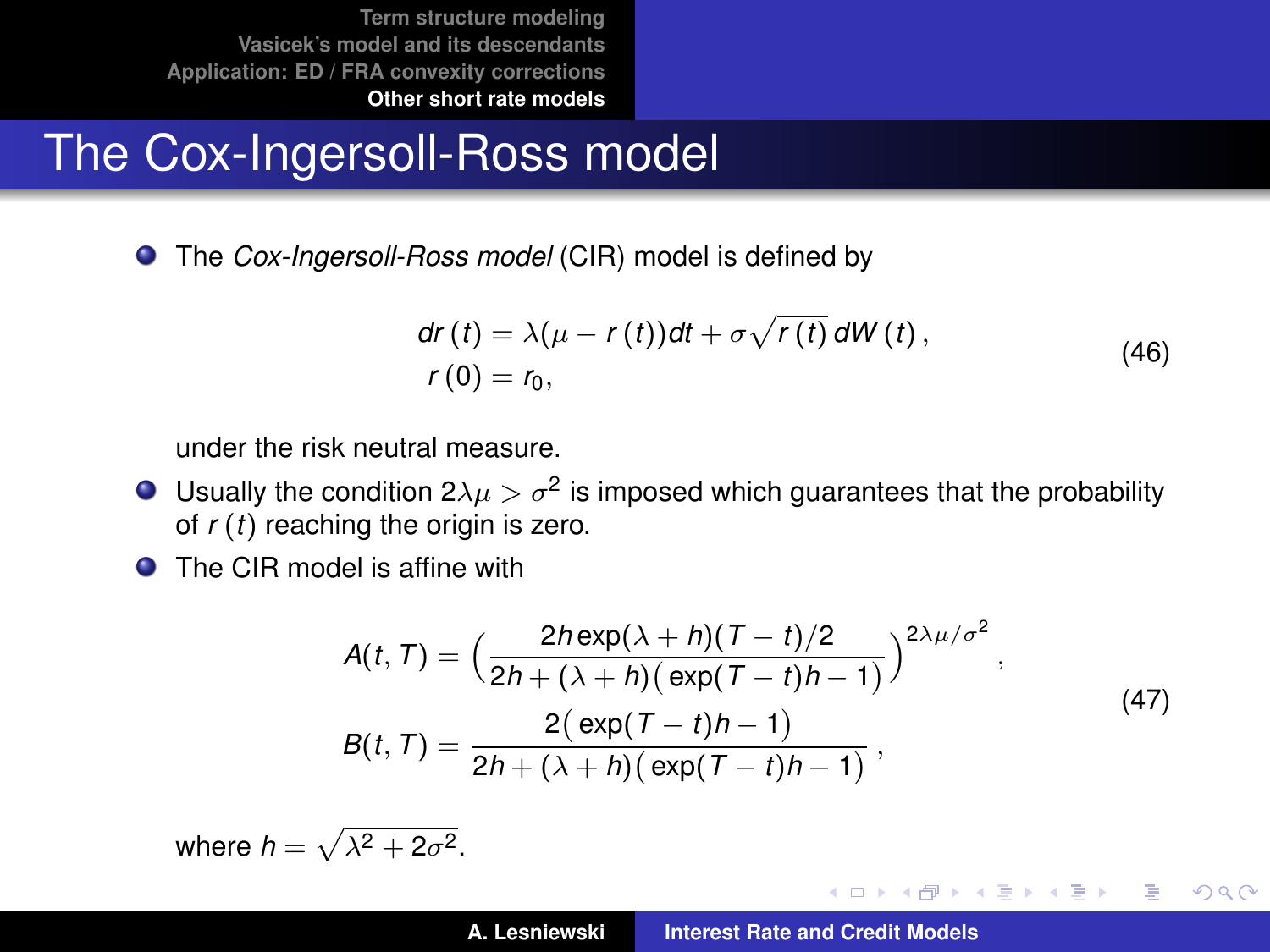# The Cox-Ingersoll-Ross model

- As in the case of the Vasicek model, the CIR model cannot be fit to the initial term structure of rates, and is not used in the industry.
- However, the following extended CIR model:

$$
r(t) = \theta(t) + x(t),
$$
  
\n
$$
dx(t) = \lambda(\mu - x(t))dt + \sigma \sqrt{x(t)} dW(t),
$$
  
\n
$$
x(0) = x_0,
$$
\n(48)

イロメ イ部メ イヨメ イヨメー

Þ  $2Q$ 

where  $\theta(t)$  is deterministic, can be fitted to the initial term structure of rates.

Also, a two factor version of the extended CIR model is used in the industry.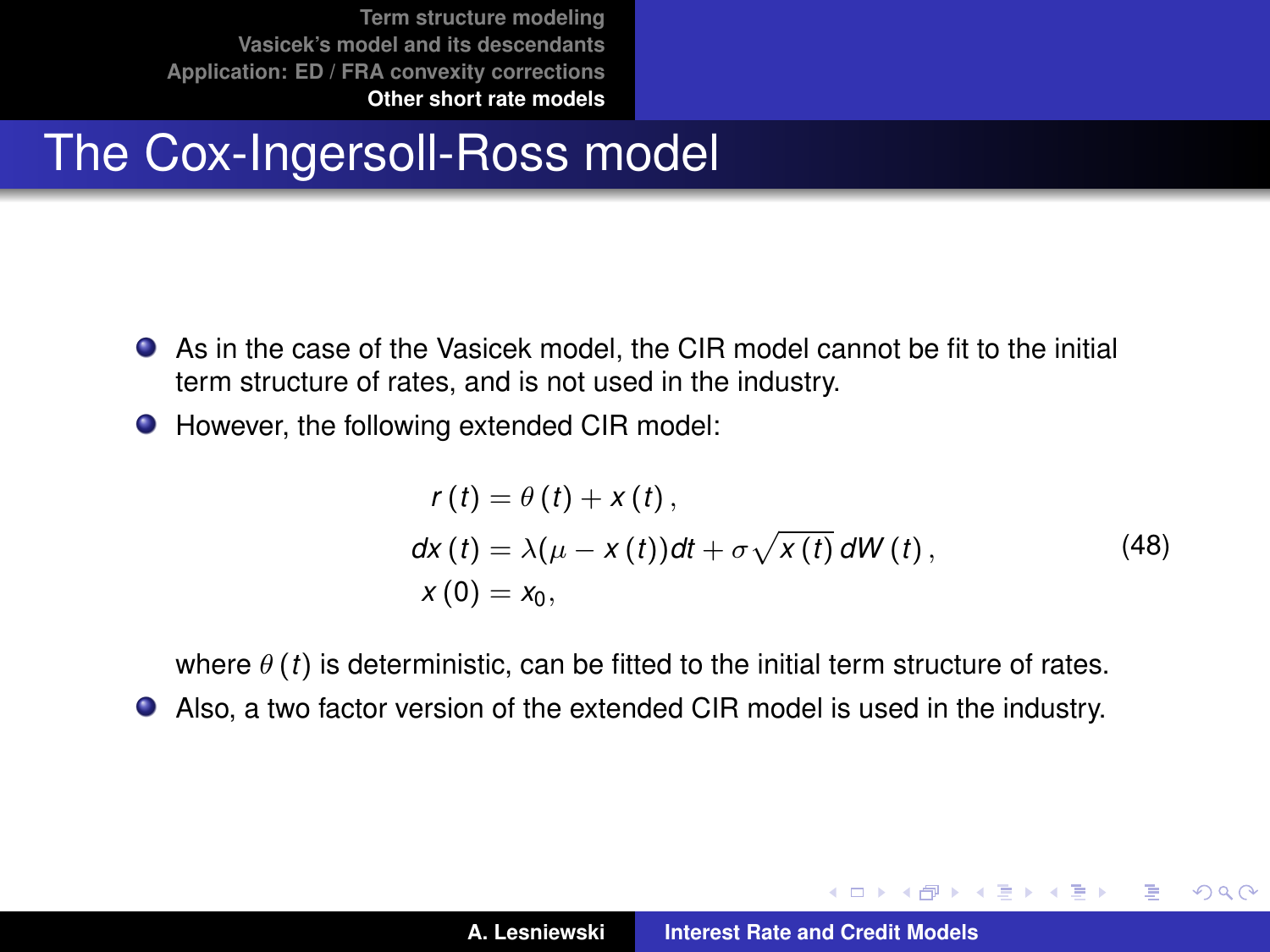# Short rates models with stochastic volatility

- Other extensions involve short rate term structure models with stochastic volatility.
- For example, the following specification extends the one factor Hull-White model to allow for stochastic volatility (Hull-White SABR model):

$$
r(t) = r_0(t) + x(t),
$$
  
\n
$$
dx(t) = -\lambda x(t) dt + \sigma(t) v(t)^{\beta} dW(t),
$$
  
\n
$$
dv(t) = \alpha(t) v(t) dZ(t),
$$
\n(49)

where  $\sigma(t)$  and  $\alpha(t)$  are deterministic, and

$$
x(0) = 0,\nv(0) = 1.
$$
\n(50)

**• The Brownian motions are correlated.** 

$$
dW(t) dZ(t) = \chi dt. \tag{51}
$$

イロメ イ部メ イ君メ イ君メー

重